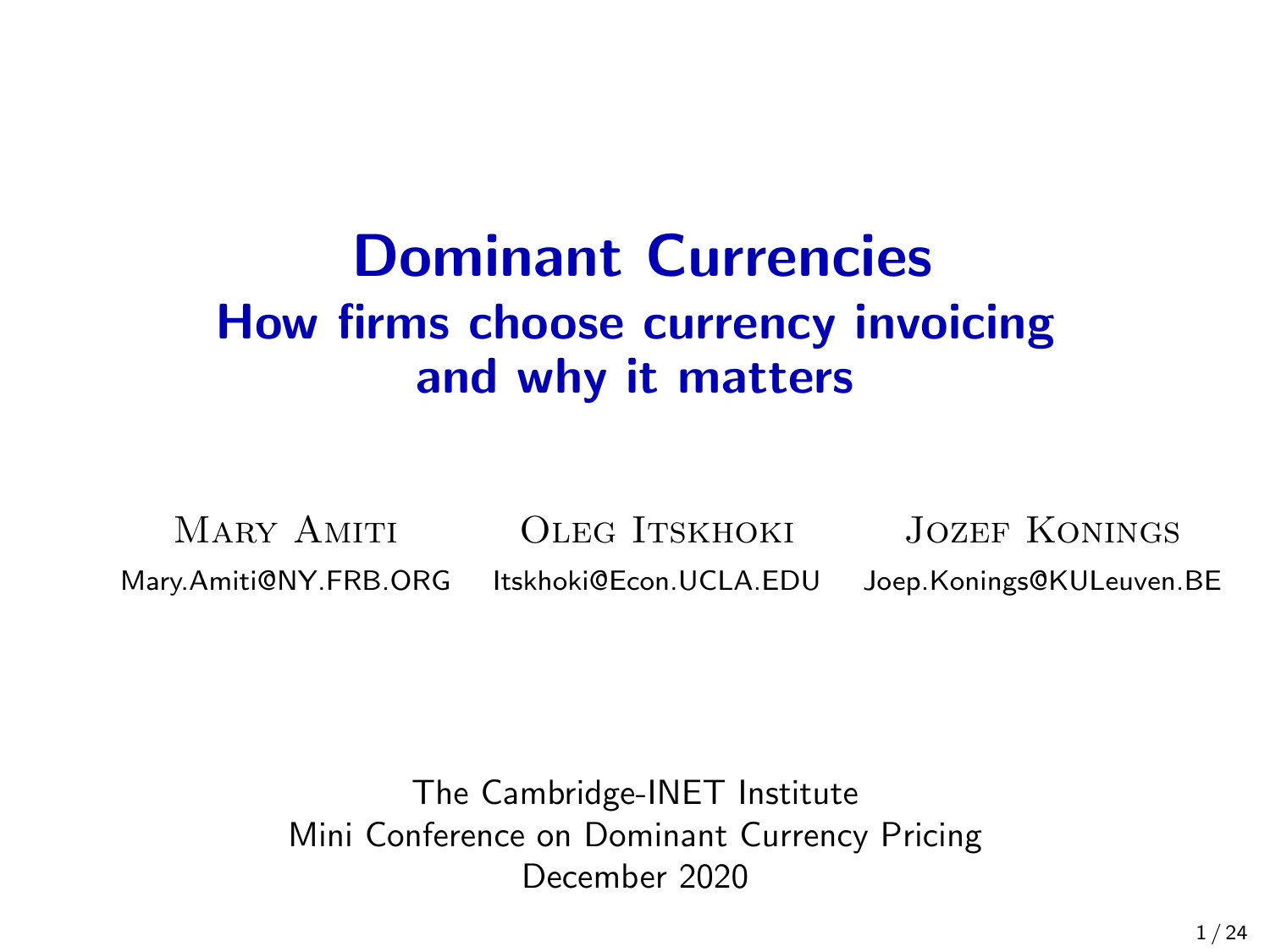## The Dollar Hegemon

summary piece by Gourinchas (2019)

- **1** Global trade is invoiced in dollars Dominant Currency Paradigm (DCP) (Gopinath et al. 2019)
- **2** Cross-border financial flows, security issuances are in dollars (e.g. Maggiori, Neiman and Schreger 2020)
- <sup>3</sup> Monetary authorities anchor to the dollar (e.g. Ilzetzki, Reinhart and Rogoff 2019)
- 4 International reserves are held in dollars (safe assets)

— with likely strong complementarities

• This paper: analysis of the DCP (foreign-currency invoicing) mechanism at the very micro (firm-product-destination) level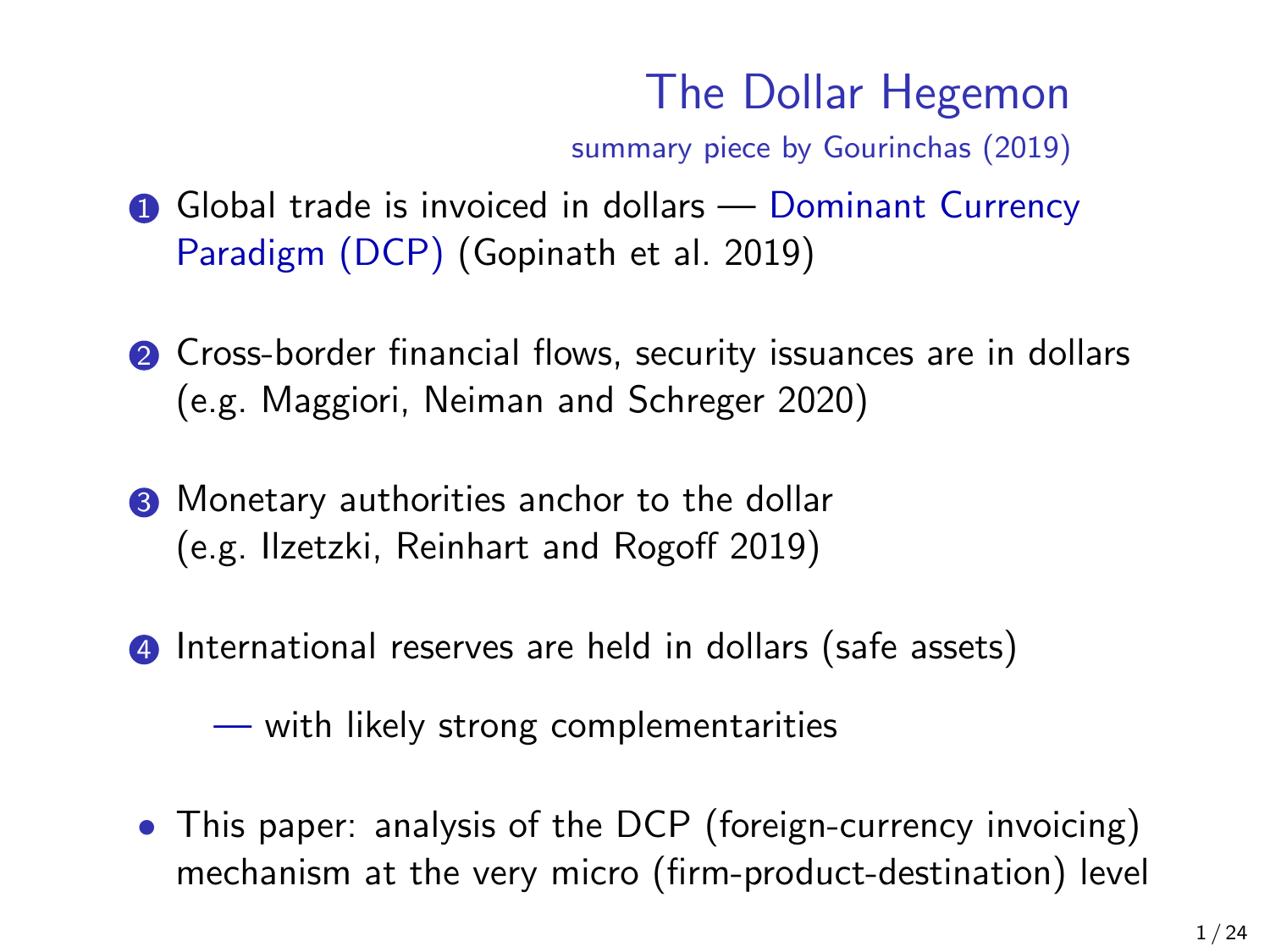### This Paper: Currency Use in Trade

- Currency use in international trade is central for
	- **1** international transmission of shocks
	- 2 optimal monetary and exchange rate policy
- Evidence in favor of endogenous currency choice
	- active firm-level decision (in the cross section)
	- slow changes in the roles of individual currencies over time
- Dominant currencies: US dollar and Euro
	- welfare benefits?
	- macro consequences of a switch from dollar to euro (or yuan)
- Unique role of Belgian data:
	- detailed micro-level data suitable for firm-level analysis
	- substantial variation in currency use in the cross-section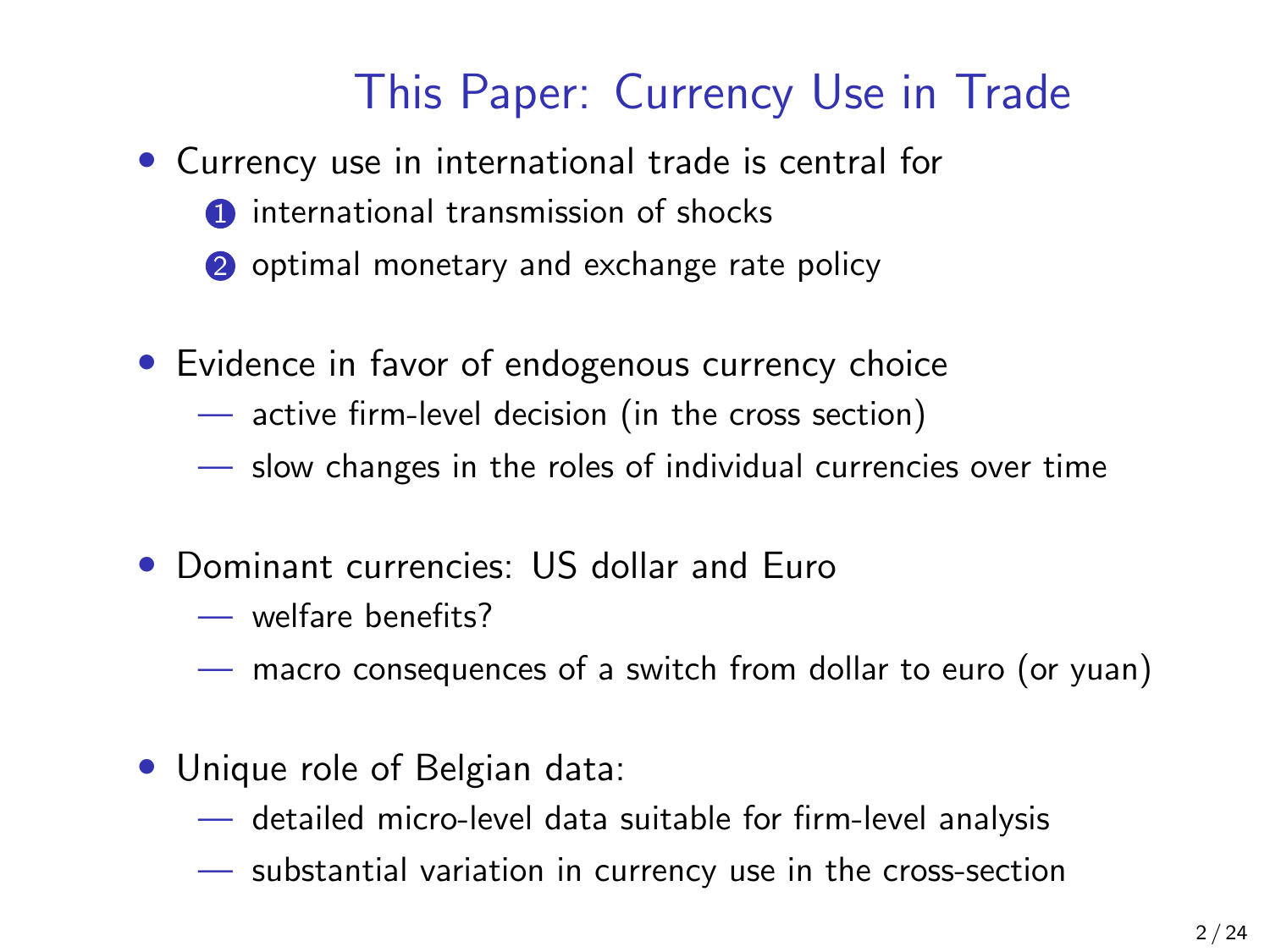### Main Findings

**1** Little role for PCP in imports & LCP in exports (ex-EU trade)

Instead, two dominant currencies:

- regional Euro: dominates by count of transactions
- global US dollar: dominates by value of trade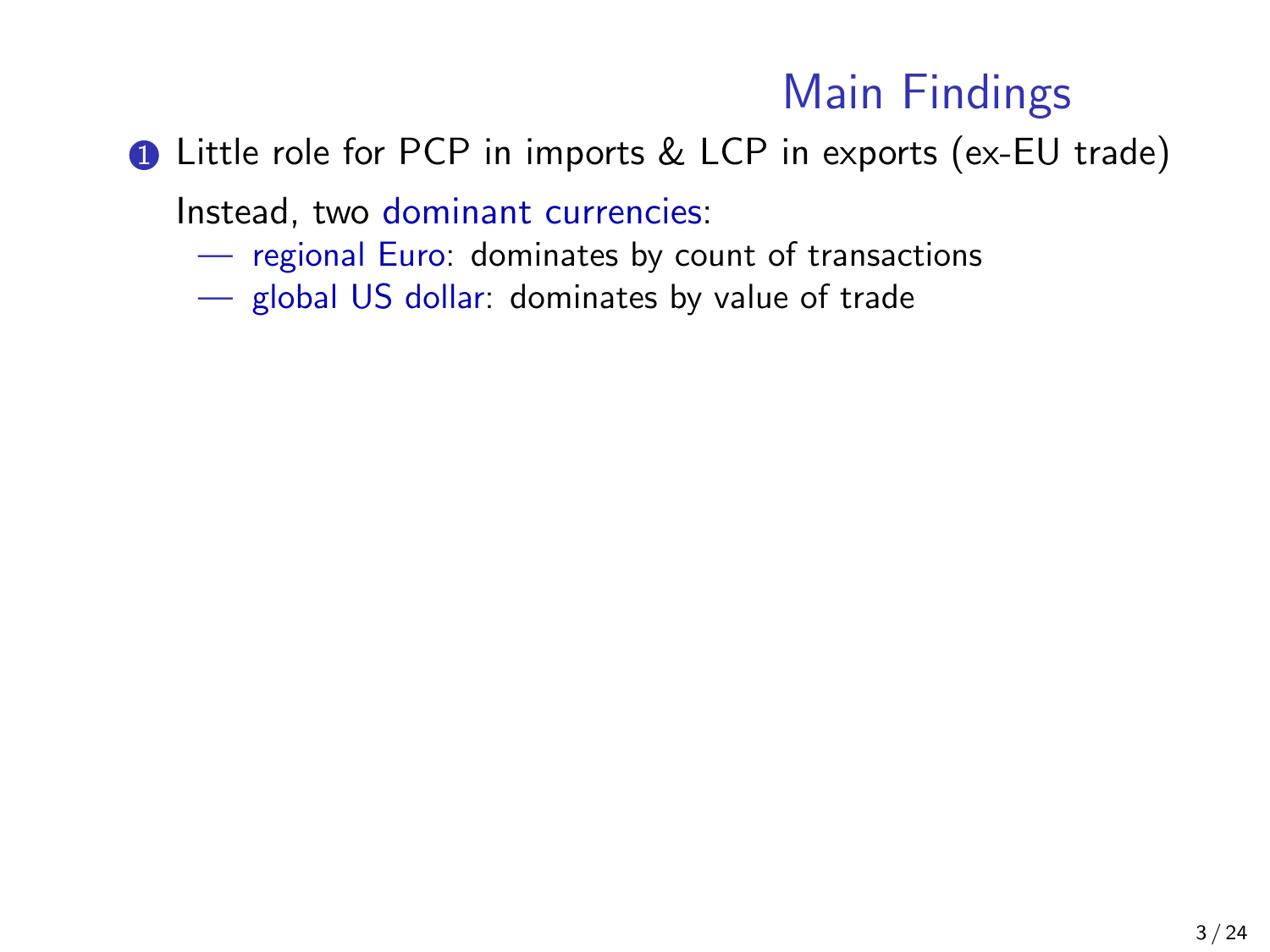### Main Findings

**1** Little role for PCP in imports & LCP in exports (ex-EU trade)

Instead, two dominant currencies:

- regional Euro: dominates by count of transactions
- global US dollar: dominates by value of trade
- 2 Substantial variation in currency use within country $\times$ industry Firm-level characteristics key determinants of currency choice
	- import intensity, in particular in foreign currency
	- size of the firm
	- currency use by competitors (strategic complementarities)
	- foreign ownership (cross-border FDI, global value chains)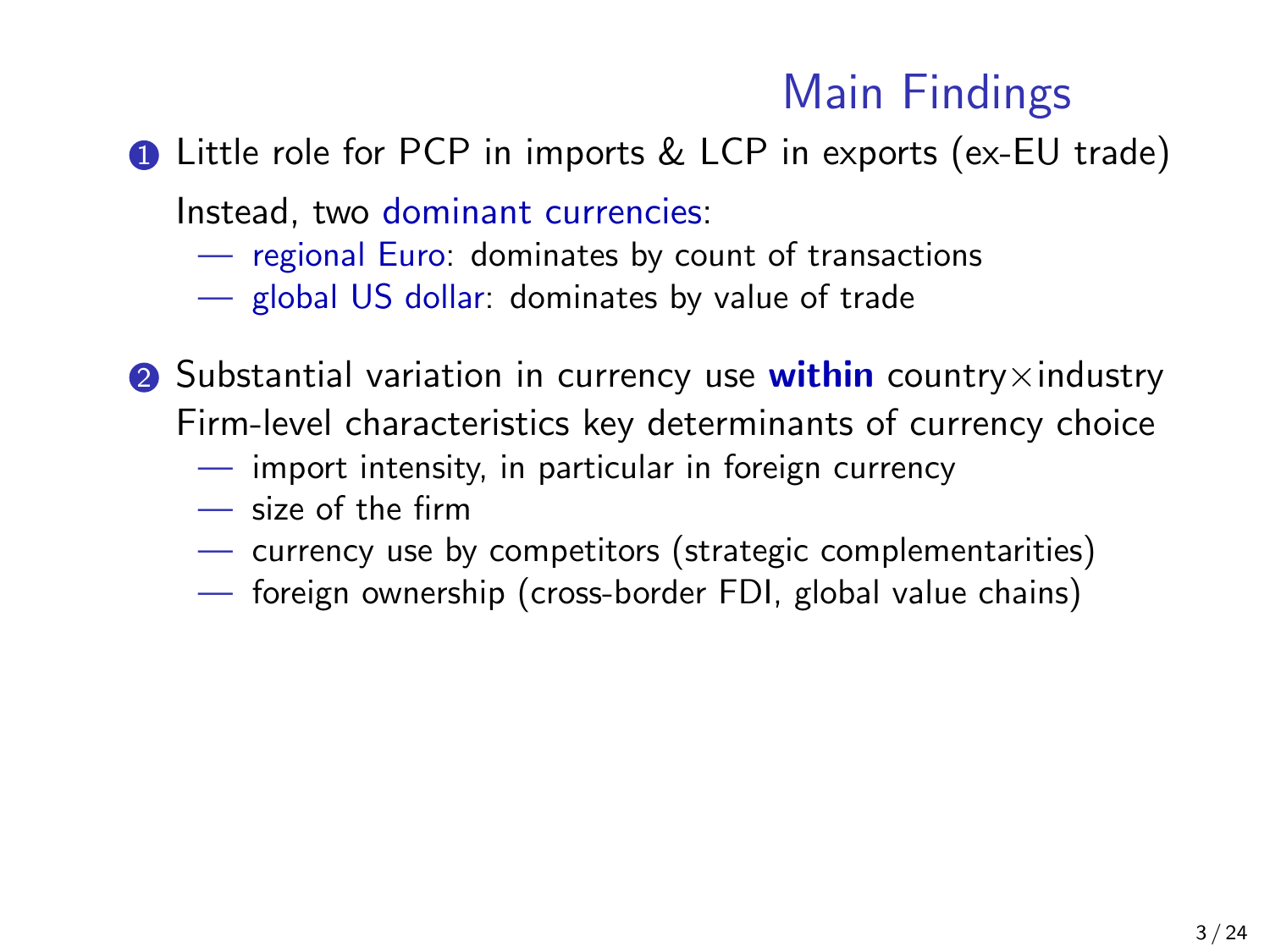### Main Findings

**1** Little role for PCP in imports & LCP in exports (ex-EU trade)

Instead, two dominant currencies:

- regional Euro: dominates by count of transactions
- global US dollar: dominates by value of trade
- 2 Substantial variation in currency use within country $\times$ industry Firm-level characteristics key determinants of currency choice
	- import intensity, in particular in foreign currency
	- size of the firm
	- currency use by competitors (strategic complementarities)
	- foreign ownership (cross-border FDI, global value chains)
- **3** Currency choice feeds back into the dynamics of ERPT, still matters beyond annual horizon and for quantities
	- causal allocative effect of foreign-currency price stickiness
- **4** These patterns are consistent with a sticky-price model of currency choice, which thereby has real consequences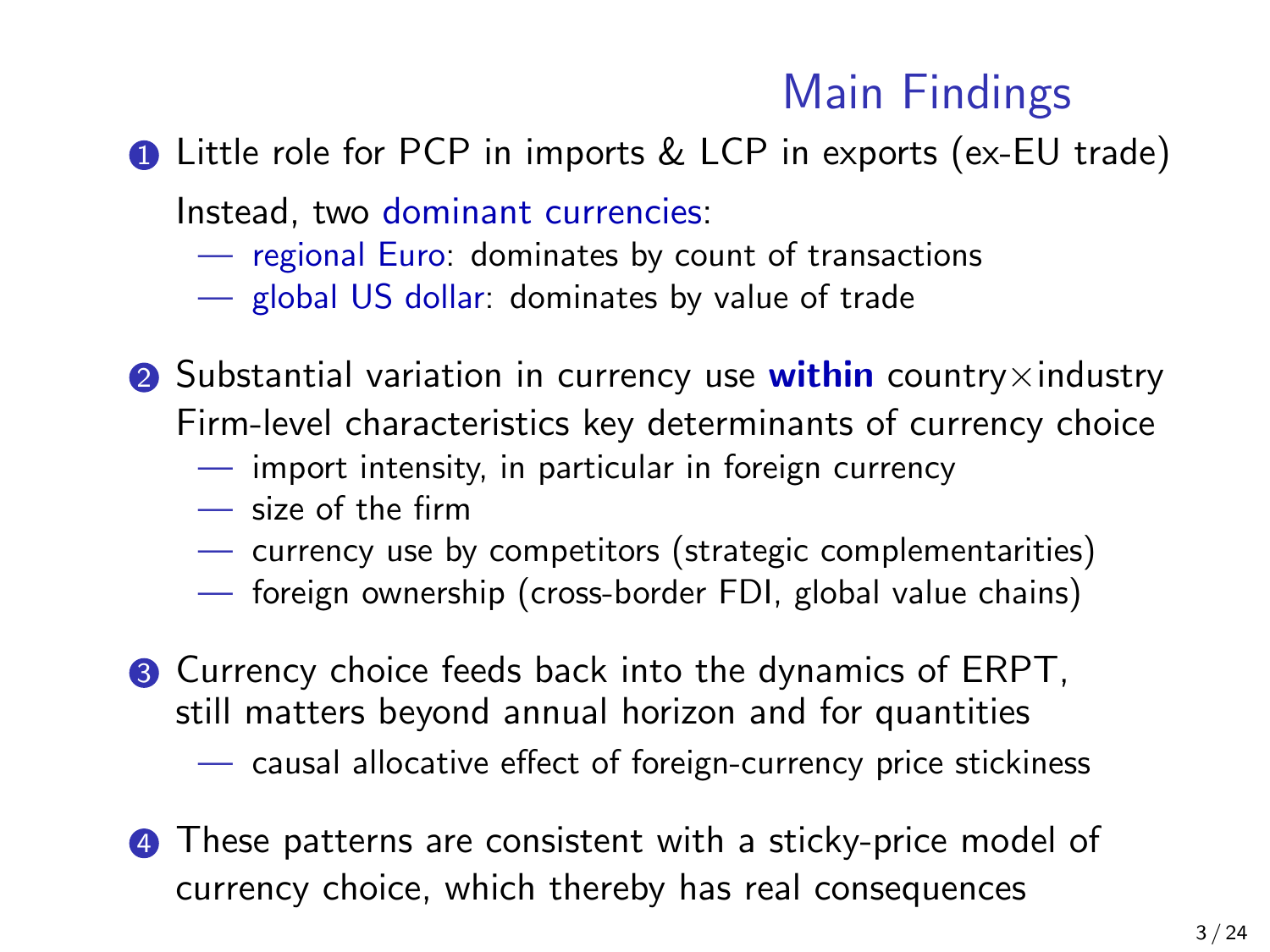### Related Literature

- <span id="page-6-0"></span>**1** Theory of currency choice and ERPT
	- Engel (2006)
	- Gopinath, Itskhoki and Rigobon (2010)
	- Mukhin (2018), Cravino (2017)
- **2** Firm-level analysis of exchange rate pass-through
	- Berman, Martin and Mayer (2012)
	- Amiti, Itskhoki and Konings (2014, 2019)
- **3** Empirical analysis of currency choice and dominant currencies
	- Goldberg and Tille (2008)
	- $-$  Gopinath (2016), Gopinath, Boz, Casas, Díez, Gourinchas and Plagborg-Møller (2020)
	- Chung (2016), Chen, Chung and Novy (2018), Corsetti, Crowley and Han (2020), Barbiero (2019), Auer, Burstein and Lein (2018), Goldberg and Tille (2016), Devereux, Dong, and Tomlin (2017), Drenik and Perez (2018)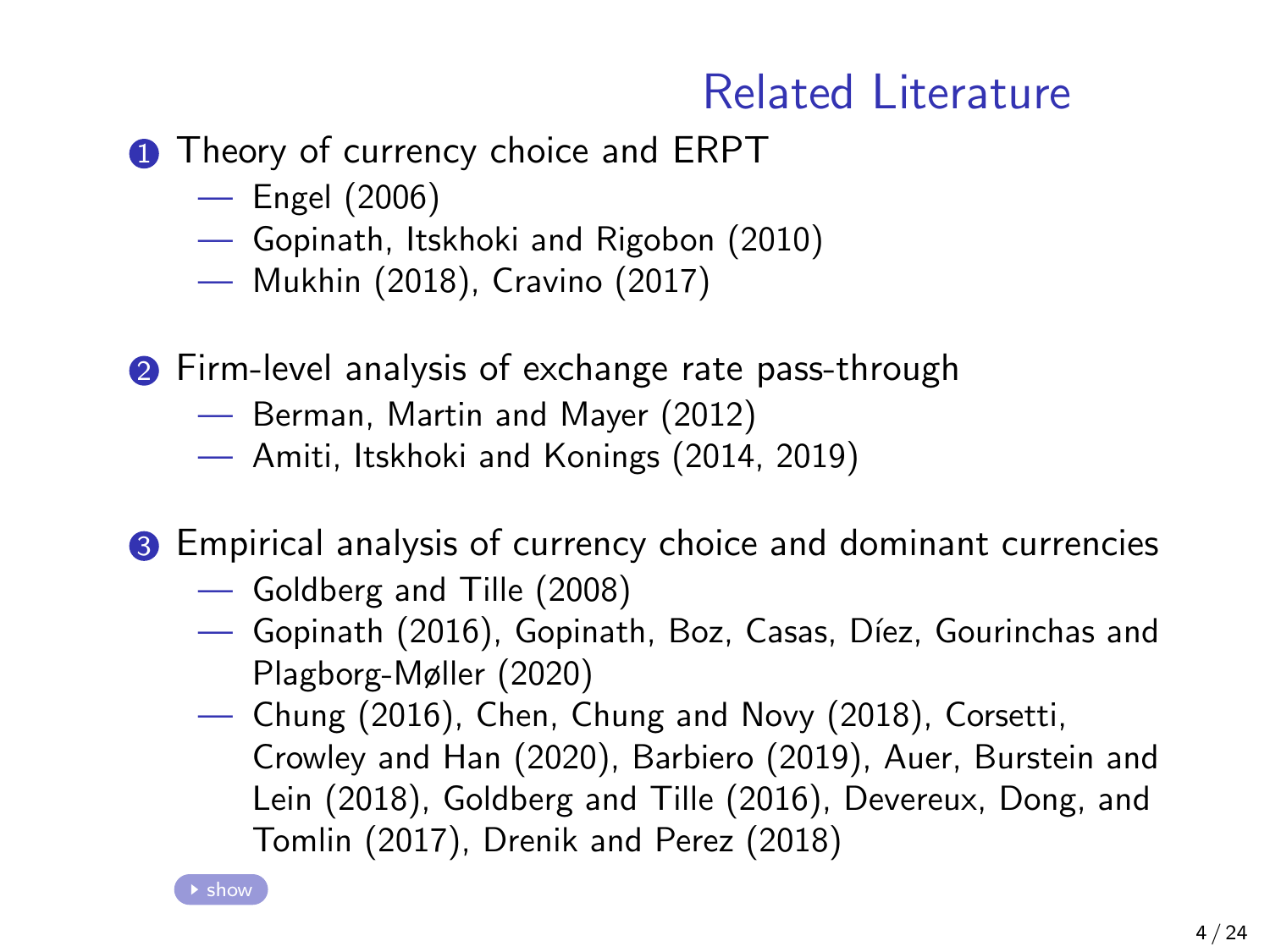# THEORETICAL FRAMEWORK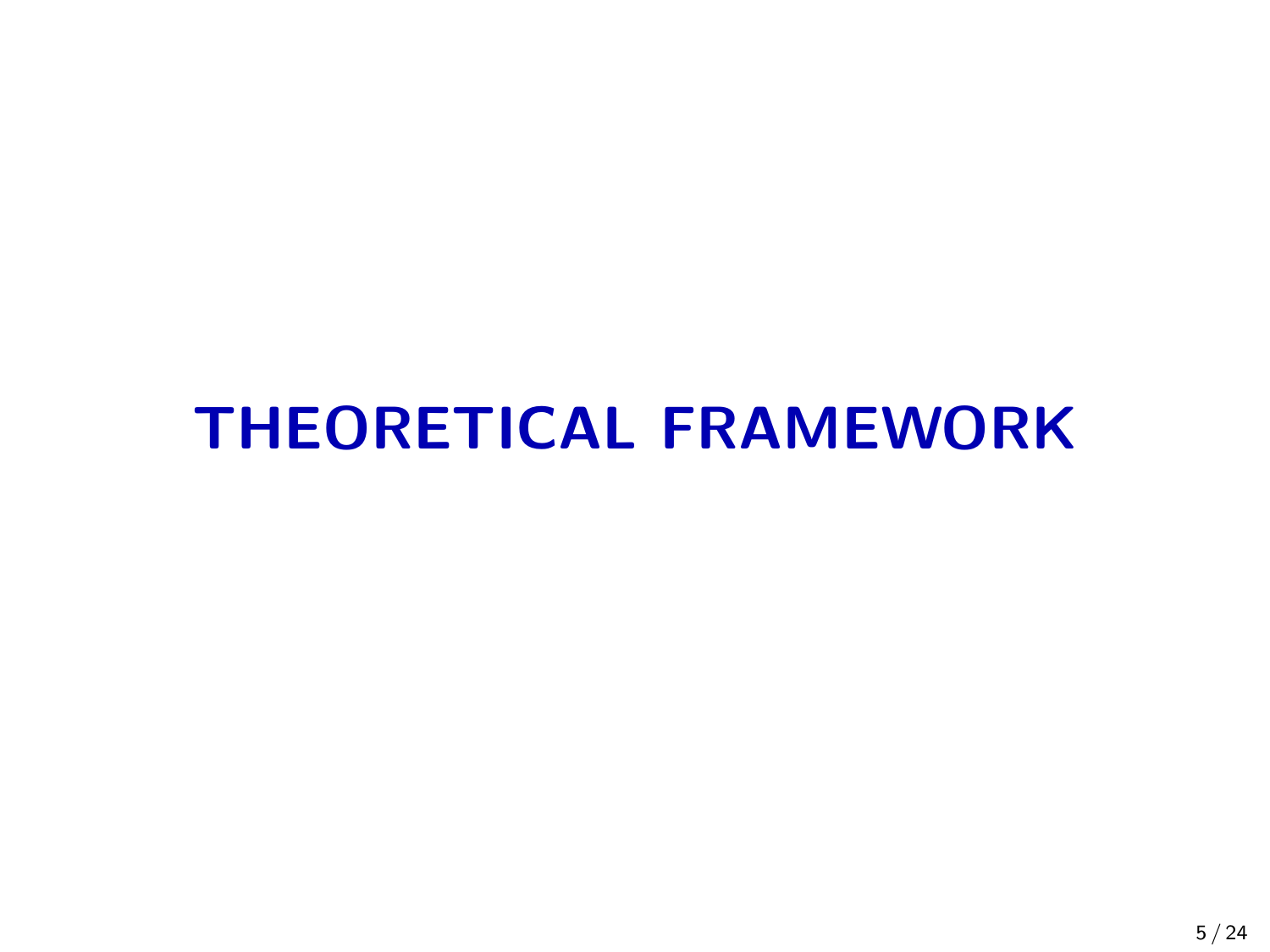### Model Environment

- Consider a problem of a Belgian exporter *i* serving its product in a given industry  $s$  in foreign country  $k$
- The desired export price of the firm in producer currency is:

$$
\widetilde{p}_i=\widetilde{p}_i(\Omega)=\mathsf{arg\,max}_{p_i}\, \Pi_i(p_i|\Omega)
$$

- Desired price can be converted to any currency  $\ell\colon\tilde{\rho}_i^\ell=\tilde{\rho}_i+e_\ell,$  $e_{\ell}$  is euro- $\ell$  exchange rate  $(e_{\ell} \uparrow - \ell$  depreciation against euro)
- Destination currency  $\ell = k$ :  $\tilde{p}_i^* \equiv \tilde{p}_i^k = \tilde{p}_i + e_k$
- Nominal stickiness: firms *presets* price  $\bar{p}_i^{\ell}$  in currency  $\ell$

$$
\bar{p}_i^{\ell} = \max_{\bar{p}_i^{\ell}} \mathbb{E} \, \Pi_i \big( \bar{p}_i^{\ell} - e_{\ell} | \Omega \big)
$$

 $-$  with probability  $\delta$ ,  $\bar p_i^\ell$  stays in effect and  $p_i^* = \bar p_i^\ell - e_\ell + e_k$ 

 $-$  otherwise, the price is adjusted to its desired level,  $p_i^* = \tilde{p}_i^*$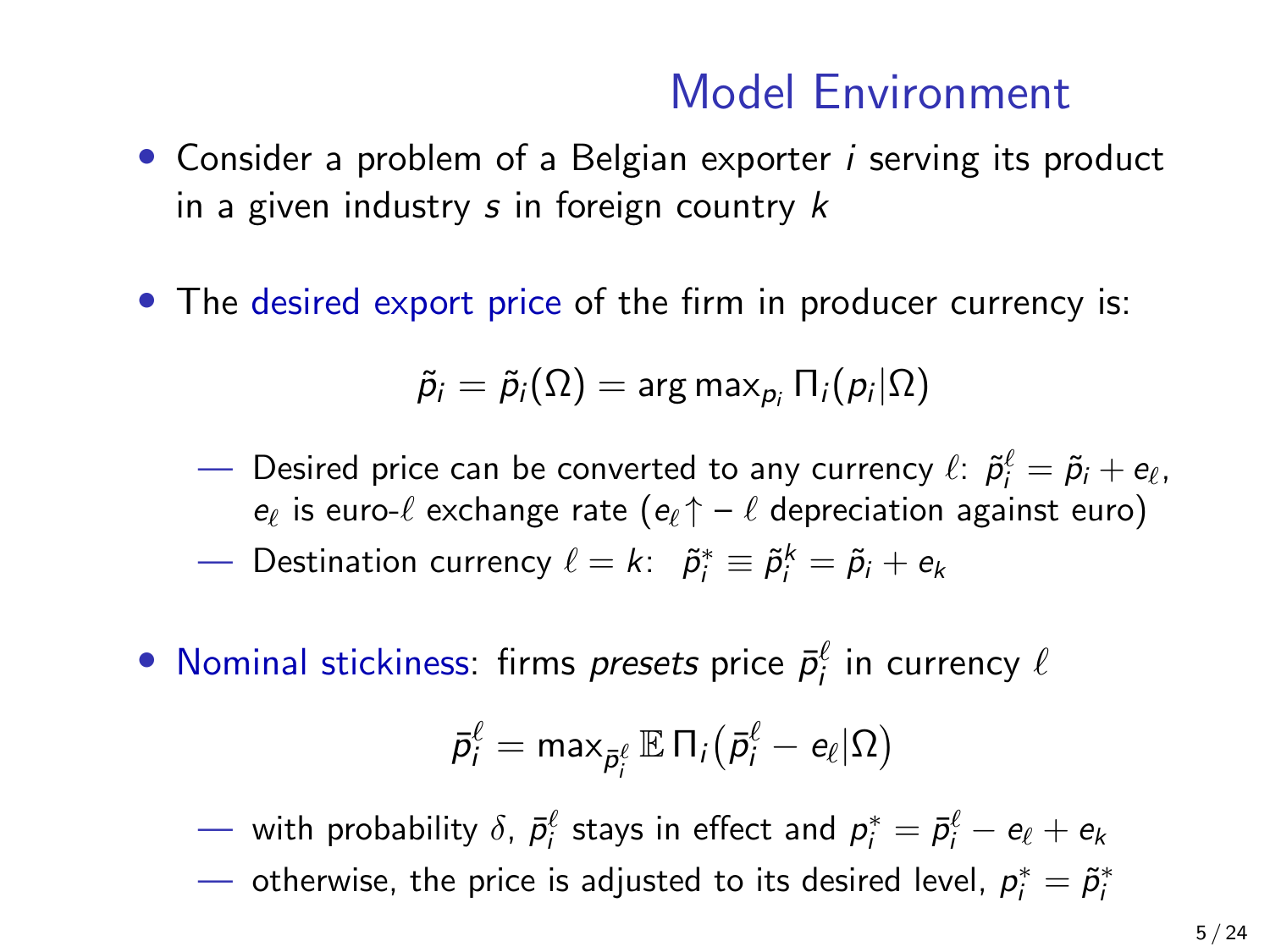### Optimal Currency Choice

• A firm chooses currency  $\ell$  in which to preset  $\bar{p}_i^{\ell}$ :

$$
\ell = \text{arg}\max_{\ell} \left\{\text{max}_{\bar{\pmb{\rho}}_i^{\ell}} \mathbb{E}\, \Pi_i \big(\bar{\pmb{\rho}}_i^{\ell} - \textbf{e}_{\ell} | \Omega\big) \right\}
$$

 $\;\longrightarrow\; \ell$  minimizing the loss from stickiness  $\Pi_i(\tilde{\rho}_i) - \Pi_i(\bar{\rho}_i^\ell - e_\ell)$ 

• Lemma (Currency choice) For a general  $\Pi_i(\cdot)$ , the optimal currency choice is second-order equivalent to:

$$
\ell = \arg\min_{\ell} \left\{ \mathrm{var}(\tilde{p}_i + e_{\ell}) \right\}.
$$

 $-$  optimal  $\ell$  has the least volatile  $\tilde{p}_i^\ell$ , making easier target for  $\bar{p}_i^\ell$ 

• Lemma 2 replaces complex problem with a more tractable, e.g.  $\ell$  is preferred over the producer currency iff:

$$
\text{var}(\tilde{\rho}_i) > \text{var}(\tilde{\rho}_i^\ell) = \text{var}(\tilde{\rho}_i + e_\ell) \;\; \Leftrightarrow \;\; \frac{\text{cov}(\,\tilde{\rho}_i + e_\ell, e_\ell\,)}{\text{var}(\,e_\ell\,)} < \frac{1}{2},
$$

or equivalently low desired ERPT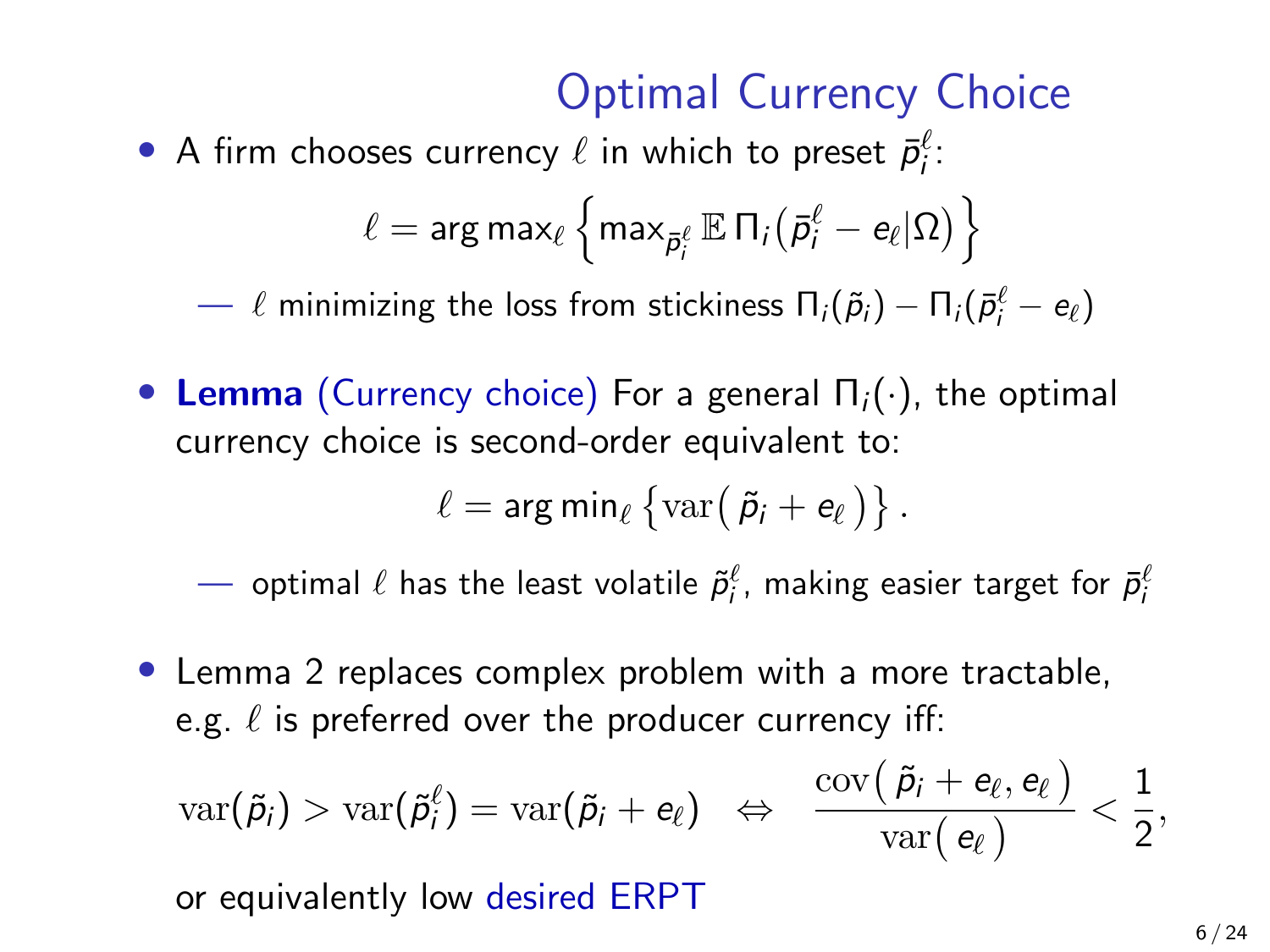### Desired ERPT

- Desired (log) markup:  $\tilde{p}_i = \tilde{\mu}_i + mc_i$ , where  $\tilde{\mu}_i = \mathcal{M}_i(p_i z)$
- Desired price decomposition (AIK 2019):

$$
\tilde{p}_i = \frac{1}{1+\Gamma_i}mc_i + \frac{\Gamma_i}{1+\Gamma_i}(z_k^* - e_k) + \varepsilon_i
$$

 $-z_k^*$  is the competitor price index in the destination currency

- $\;\;\;\;\;\;\;\;\;\;\;=\!-\!\partial \tilde{\mu}_i/\partial p_i$ , elasticity of desired markup, increases in  $\mathcal{S}_i$
- $1/(1 + \Gamma_i)$  is the own cost pass-through
- $\Gamma_i/(1+\Gamma_i)$  reflects strategic complementarities in price setting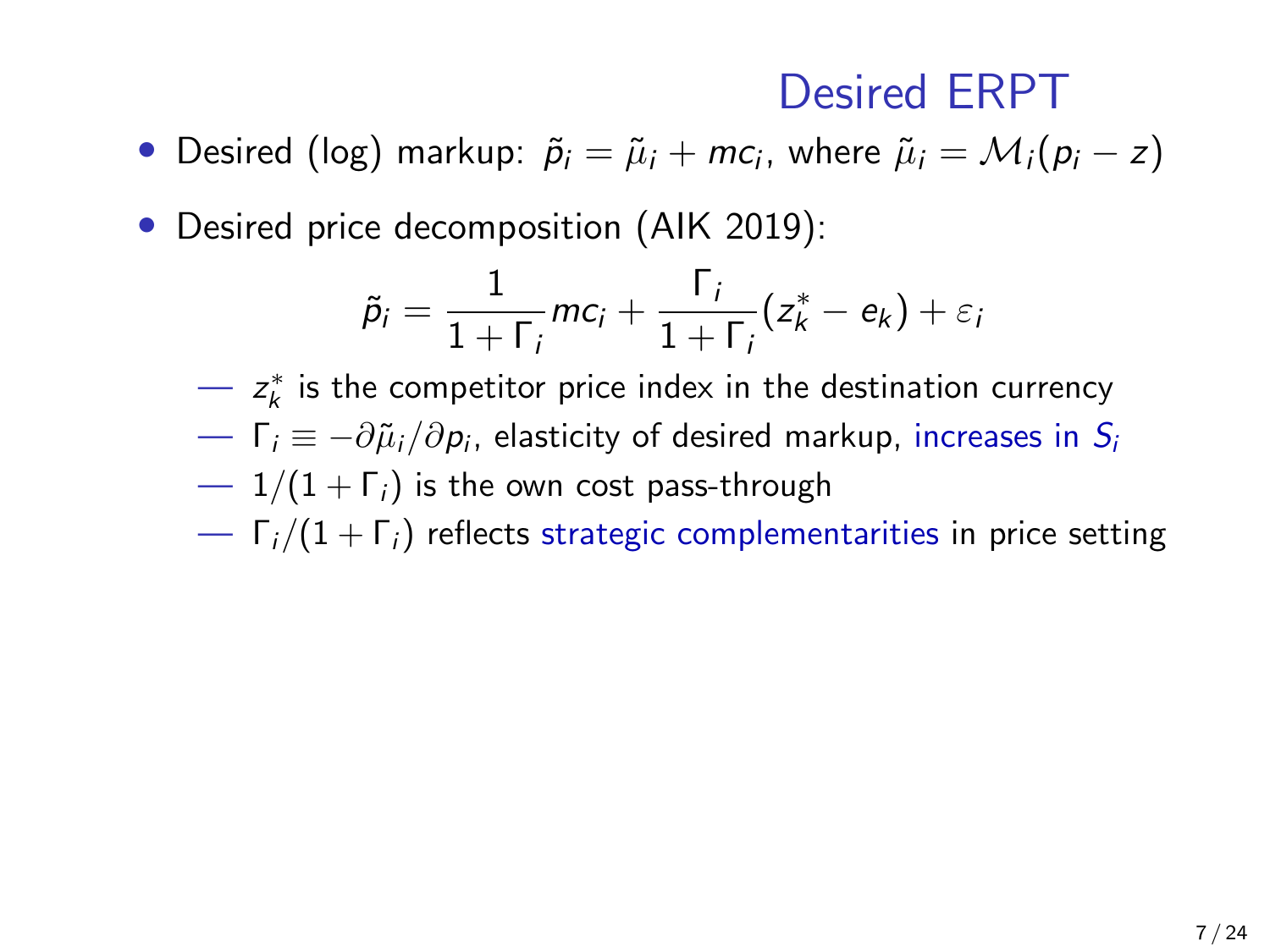### Desired ERPT

- Desired (log) markup:  $\tilde{p}_i = \tilde{\mu}_i + mc_i$ , where  $\tilde{\mu}_i = \mathcal{M}_i(p_i z)$
- Desired price decomposition (AIK 2019):

$$
\tilde{p}_i = mc_i + \frac{\Gamma_i}{1+\Gamma_i}(z_k^* - e_k - mc_i) + \varepsilon_i
$$

- $-z_k^*$  is the competitor price index in the destination currency
- $\;\;\;\;\;\;\;\;\;\;\;=\!-\!\partial \tilde{\mu}_i/\partial p_i$ , elasticity of desired markup, increases in  $\mathcal{S}_i$
- $1/(1 + \Gamma_i)$  is the own cost pass-through
- $\Gamma_i/(1 + \Gamma_i)$  reflects strategic complementarities in price setting
- Lemma (Desired ERPT)

$$
\mathrm{d}\tilde{p}_i^* = (1 - \varphi_i - \gamma_i)\mathrm{d}e_k + (\varphi_i^D + \gamma_i^D)\mathrm{d}e_k^D, \quad \text{where}
$$
\n
$$
\varphi_i \equiv -\frac{\partial m c_i}{\partial e_k}, \ \varphi_i^D \equiv \frac{\partial m c_i}{\partial e_k^D}, \ \gamma_i \equiv -\frac{\Gamma_i}{1 + \Gamma_i} \frac{\partial [z_k^* - m c_i - e_k]}{\partial e_k}, \ \gamma_i^D \equiv \frac{\Gamma_i}{1 + \Gamma_i} \frac{\partial [z_k^* - m c_i - e_k]}{\partial e_k^D}
$$

- $-$  A firm with  $\Gamma_i = 0$  has  $\gamma_i = \gamma \frac{D}{\Gamma} = 0$  and  $mc_i$  stable in producer currency has  $\varphi_i = \varphi_i^D = 0$  – optimally chooses PCP
- $-$  Foreign inputs lead to  $\gamma_i \geq \gamma_i^D > 0$ , encouraging LCP/DCP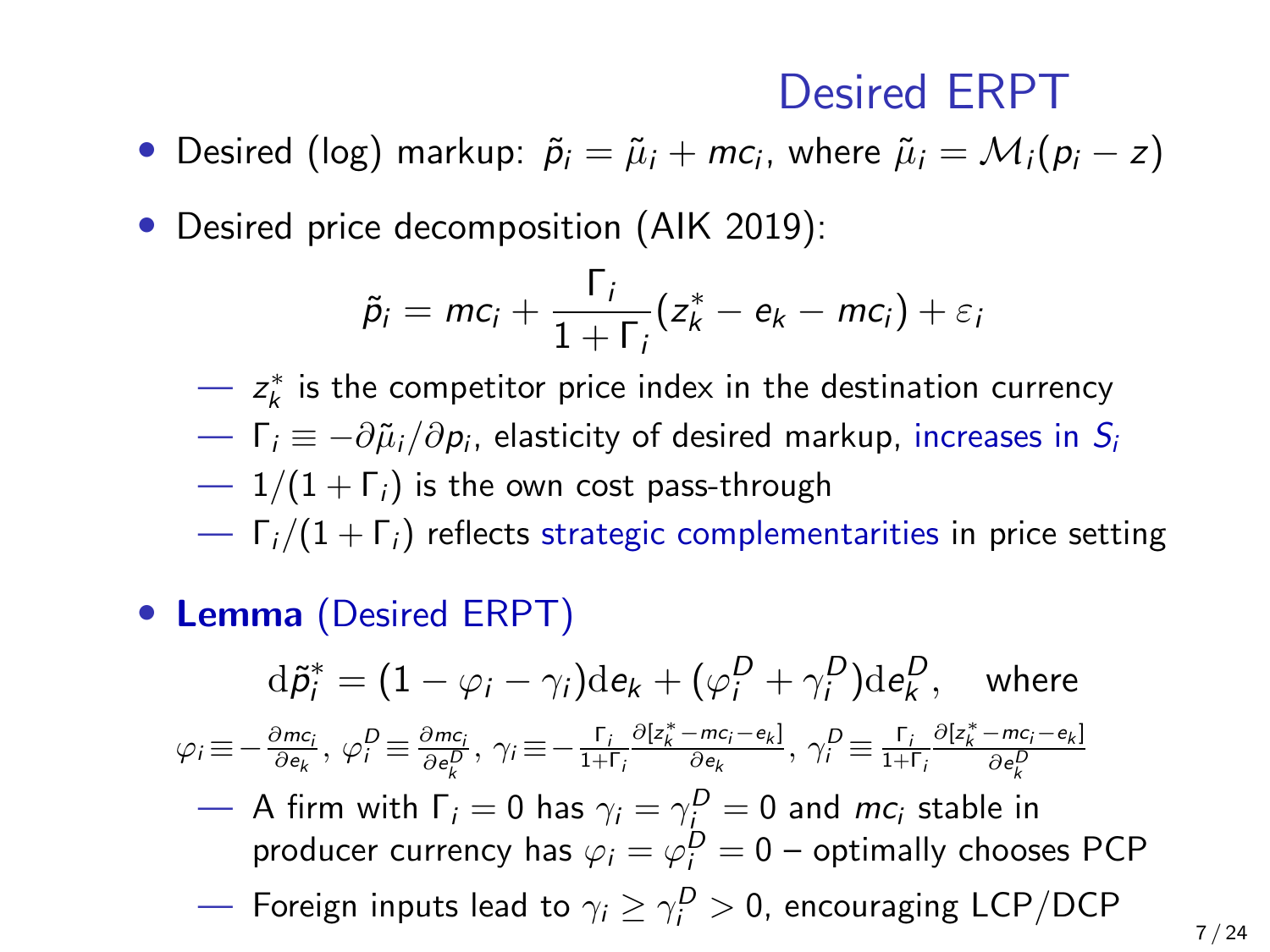### Realized ERPT

• Realized ERPT:

$$
\mathrm{d}p_i^* = \begin{bmatrix} \mathrm{d}[\bar{p}_i^{\ell} + e_k^{\ell}] = \mathrm{d}e_k^{\ell} & \text{w/prob.} \delta \\ \mathrm{d}\tilde{p}_i^* & \text{otherwise,} \end{bmatrix} \Rightarrow \quad \mathbb{E}\mathrm{d}p_i^* = \delta \mathrm{d}e_k^{\ell} + (1-\delta)\mathrm{d}\tilde{p}_i^*
$$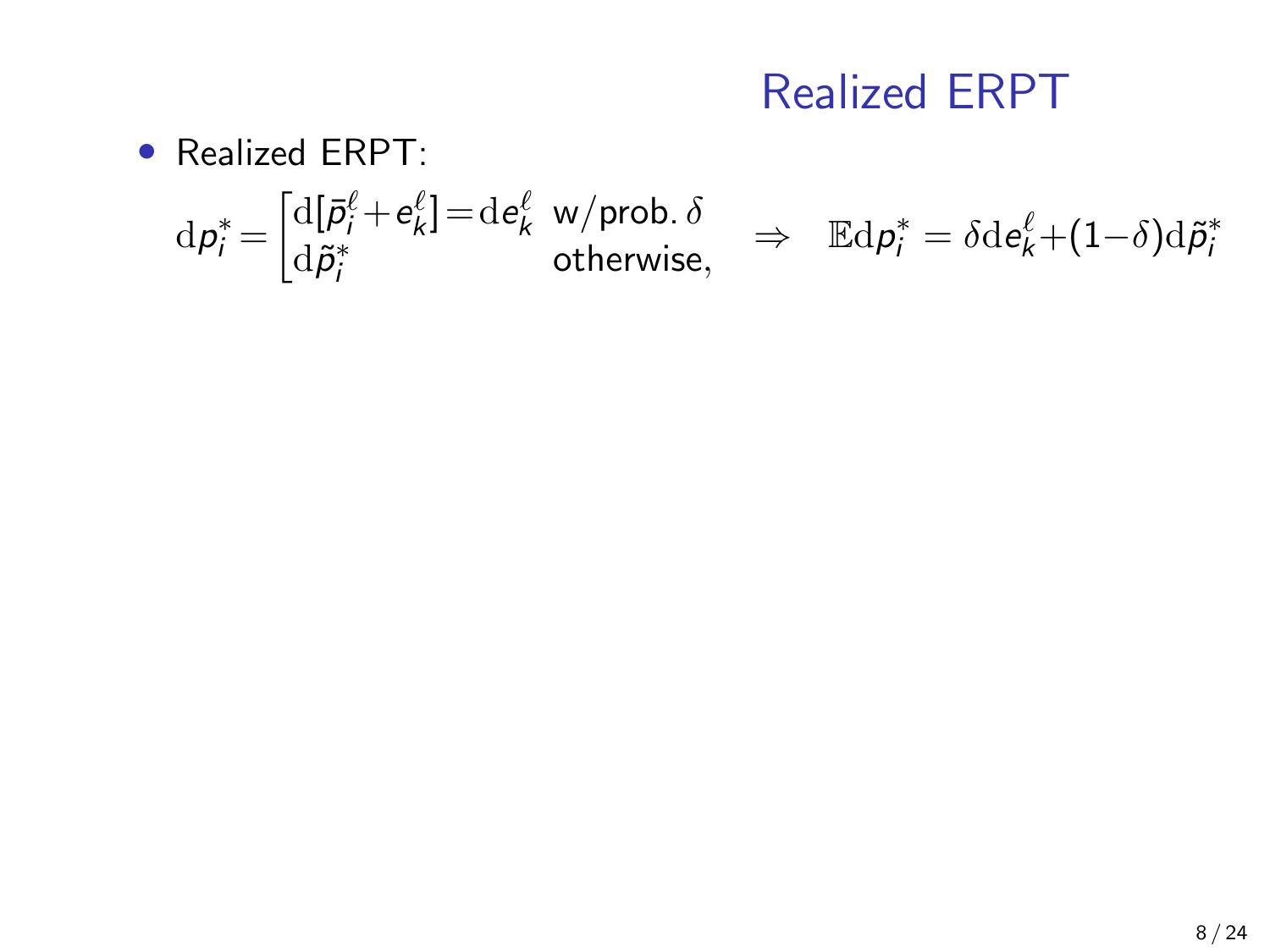### Realized ERPT

#### • Realized ERPT:

$$
\mathrm{d}p_i^* = \begin{bmatrix} \mathrm{d}[\bar{p}_i^{\ell} + e_k^{\ell}] = \mathrm{d}e_k^{\ell} & \mathrm{w/prob.} \delta \\ \mathrm{d}\tilde{p}_i^* & \mathrm{otherwise,} \end{bmatrix} \Rightarrow \quad \mathbb{E}\mathrm{d}p_i^* = \delta \mathrm{d}e_k^{\ell} + (1-\delta)\mathrm{d}\tilde{p}_i^*
$$

• PCP (
$$
\iota_i = 0
$$
), DCP ( $\iota_i = \iota_i^D = 1$ ) and LCP ( $\iota_i = 1$ ,  $\iota_i^D = 0$ ):

$$
\mathbb{E}\mathrm{d}p_i^* = \mathrm{d}e_k + \delta \left[ -\iota_i \mathrm{d}e_k + \iota_i^D \mathrm{d}e_k^D \right] + (1-\delta) \left[ -(\varphi_i + \gamma_i) \mathrm{d}e_k + (\varphi_i^D + \gamma_i^D) \mathrm{d}e_k^D \right]
$$

sticky-price determinants (direct causal effect)

flexible-price determinants (controls for firm type)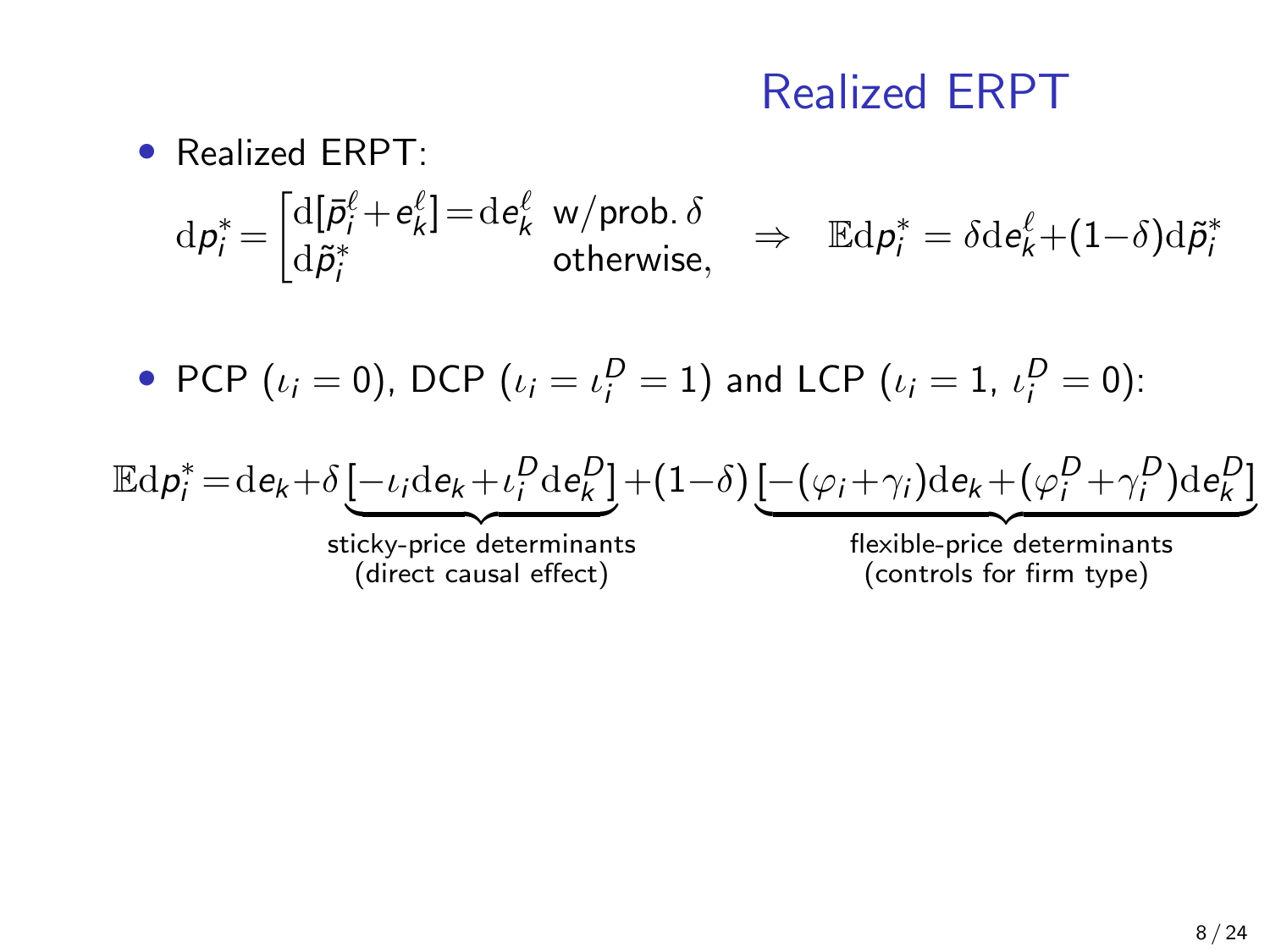### Realized ERPT

### • Realized ERPT:  $\mathrm{d}p_i^* = \begin{bmatrix} \mathrm{d} [\bar{\rho}_i^\ell \!+\! e_k^\ell] \! = \! \mathrm{d}e_k^\ell \!\! & \!\!\!\!\! \mathsf{w}/\mathsf{prob}.\, \delta_k \ \mathrm{d}\tilde{\rho}_i^* \!\! & \!\!\!\!\! \mathsf{otherwise} \end{bmatrix}$  $d\tilde{p}_i^* = d\tilde{e}_k \sqrt{\psi_p}$  w/prob.  $\omega \Rightarrow \mathbb{E} d p_i^* = \delta d e_k^{\ell} + (1-\delta) d \tilde{p}_i^*$ <br>d $\tilde{p}_i^*$

• PCP (
$$
\iota_i = 0
$$
), DCP ( $\iota_i = \iota_i^D = 1$ ) and LCP ( $\iota_i = 1$ ,  $\iota_i^D = 0$ ):

$$
\mathbb{E}\mathrm{d}p_i^* = \mathrm{d}e_k + \delta \underbrace{[-\iota_i \mathrm{d}e_k + \iota_i^D \mathrm{d}e_k^D]}_{\text{stick-price determinants}} + (1-\delta) \underbrace{[-(\varphi_i + \gamma_i) \mathrm{d}e_k + (\varphi_i^D + \gamma_i^D) \mathrm{d}e_k^D]}_{\text{flexible-price determinants}}
$$
\n
$$
\underbrace{\text{discrete terms}}_{\text{(controls for firm type)}}
$$

• ERPT Dynamics — consider a dynamic Calvo environment with varying horizon  $h$  (months):

$$
\hat{\delta}(h) = \frac{1}{h} \frac{\delta}{1 - \delta} (1 - \delta^h)
$$

 $\longrightarrow$   $\delta^h$  is fraction of firms that have yet to adjust in h periods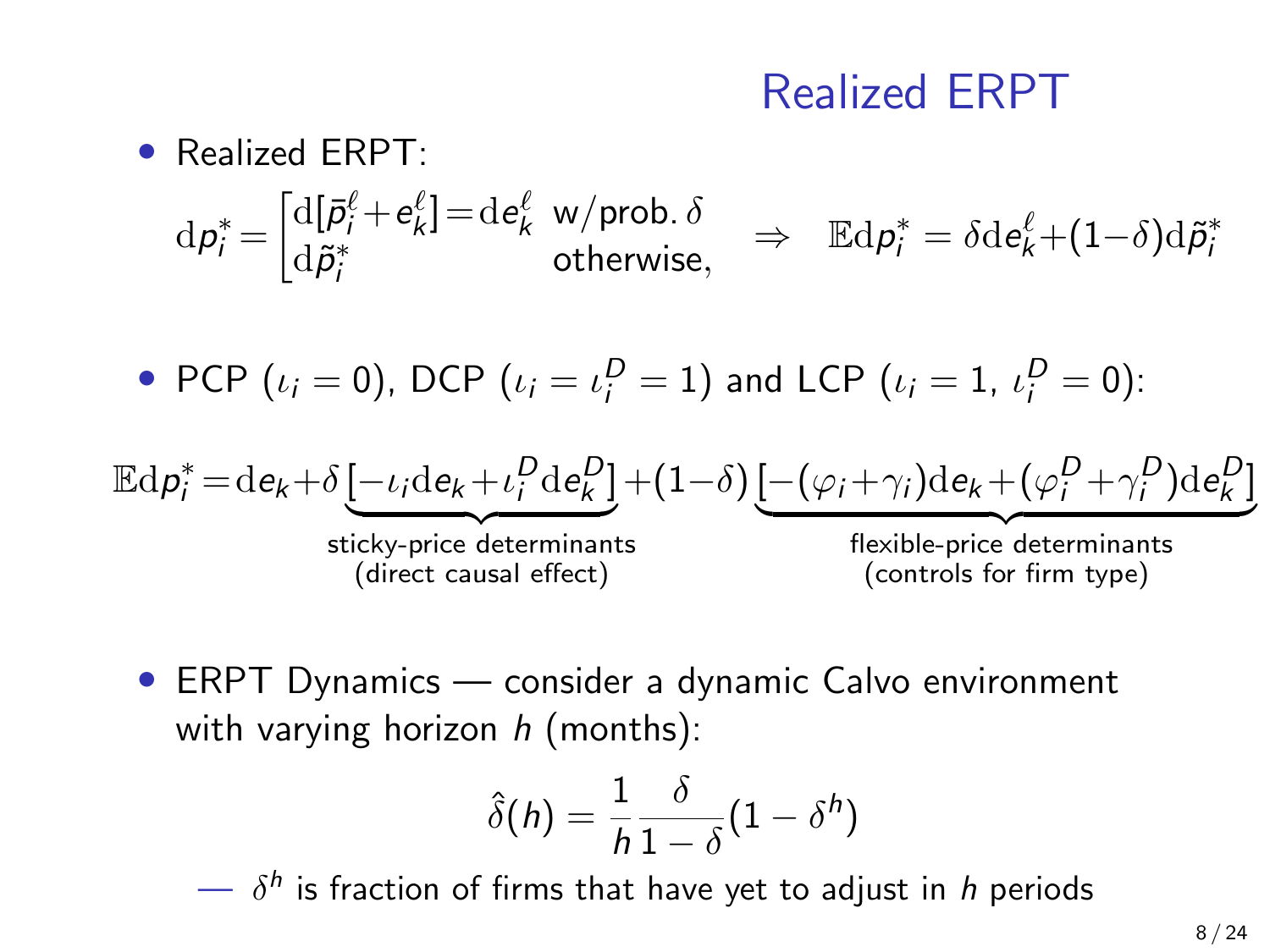# **DATA**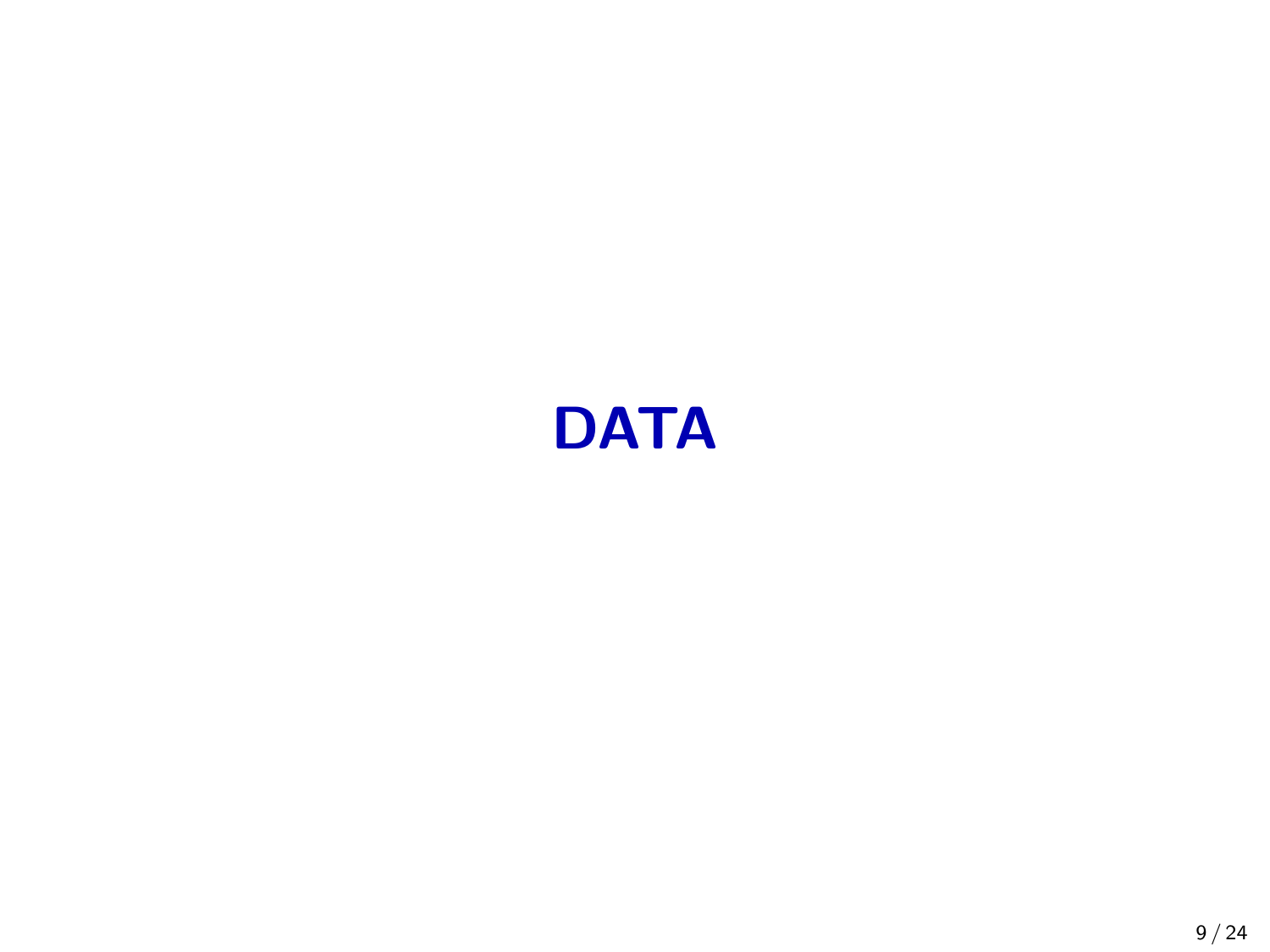### **Dataset**

- We merge 3 micro-level datasets on Belgian firms:
	- **1 NBB and Customs: New data on currency choice of Belgian** firms at the firm-product-country-month level for both imports and exports from February 2017 to March 2019
		- CN 8-digit level (over 10,000 products)
		- Only extra-EU trade
	- 2 Customs: Import and export data on values and quantities at firm-product-country level
		- annual data from 2012 to 2019
	- **3** VAT: firm-level data on firm characteristics
		- includes material costs, wagebill and employment
- Baseline industry s definition: NACE 4-digit level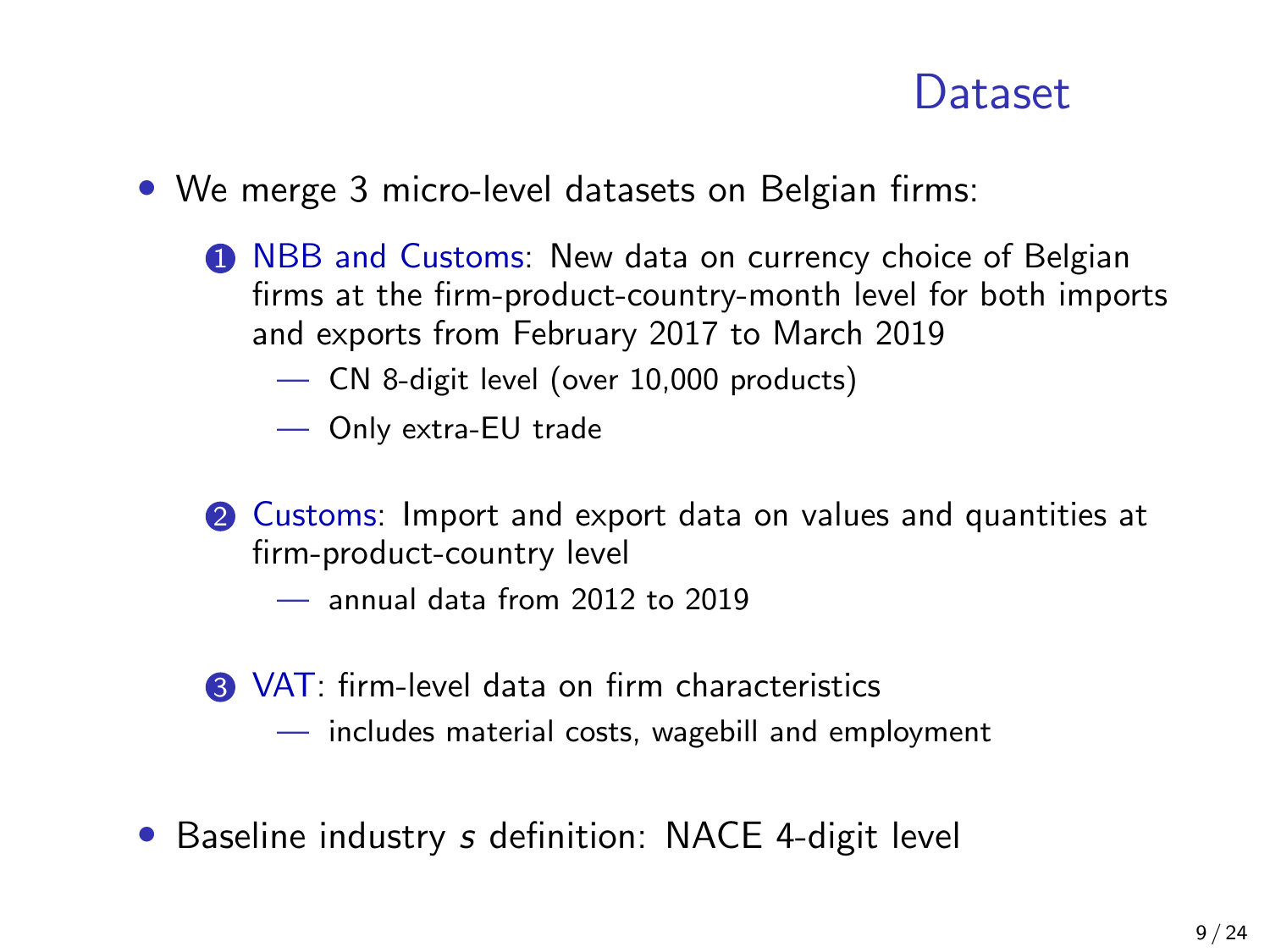### Key Variables

- Currency use:  $\iota_{ikt} = 1$  for non-Euro,  $\iota_{ikt}^D = 1$  for Dollar, by firm $\times$ CN8-product $\times$ destination $\times$ time
- Export price change: in euros by firm-product-destination-time

$$
\Delta p_{ikt}^* = \Delta \log \frac{\text{Expert Value}_{ikt}^*}{\text{Expert Quantity}_{ikt}}
$$

• Import intensity: at the firm-year level

$$
\varphi_{it} \equiv \frac{\text{Total non-EU import value}_{it}}{\text{Total variable costs}_{it}}
$$

 $-$  further split by currency (Euro vs non-Euro):  $\ \varphi_{it} = \varphi_{it}^{\mathsf{E}} + \varphi_{it}^{\mathsf{X}}$ 

- Firm size: market share  $S_{ikt}$  and log *Employment*<sub>it</sub>
- Other variables: FDI/ownership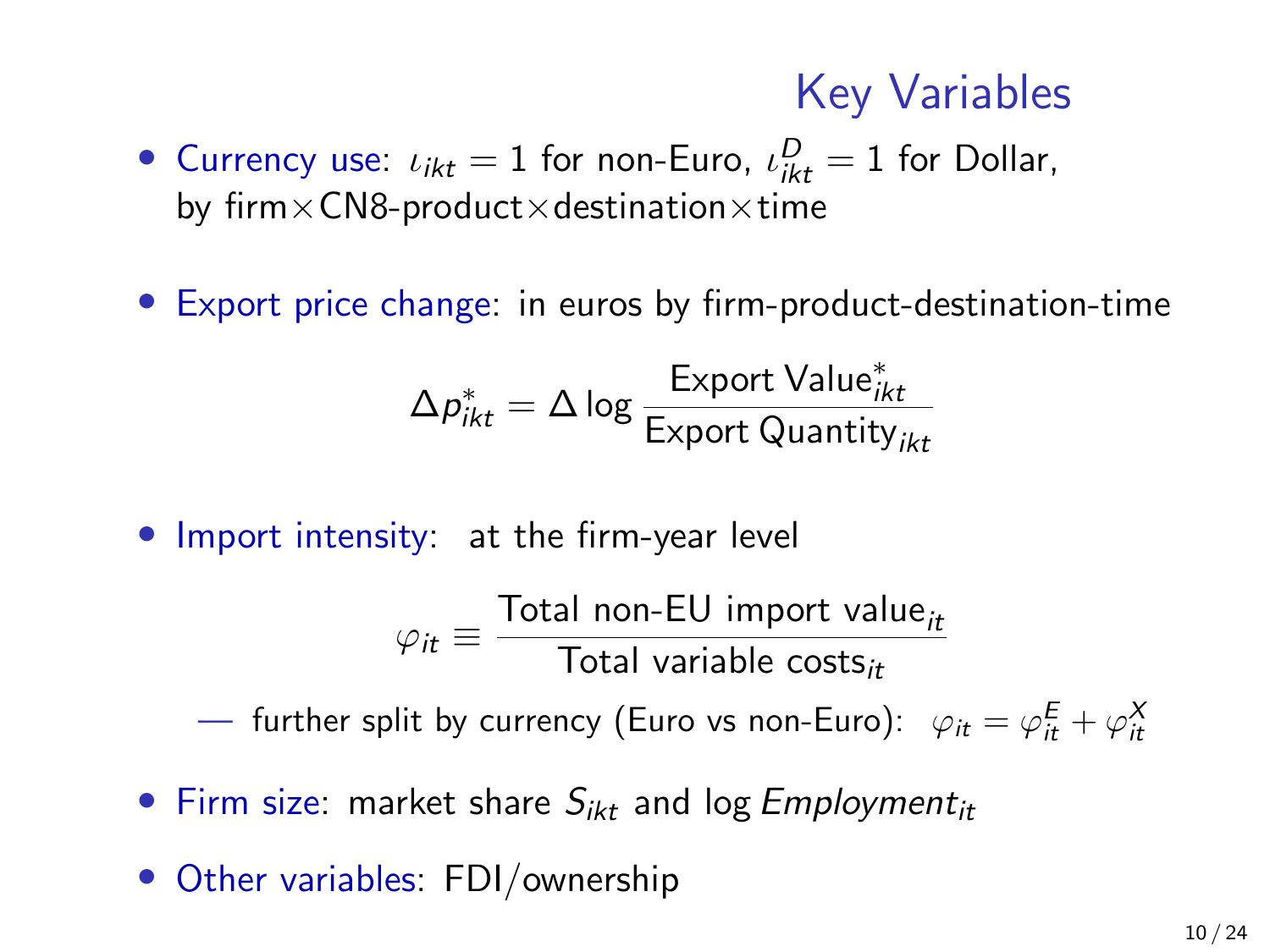# STYLIZED FACTS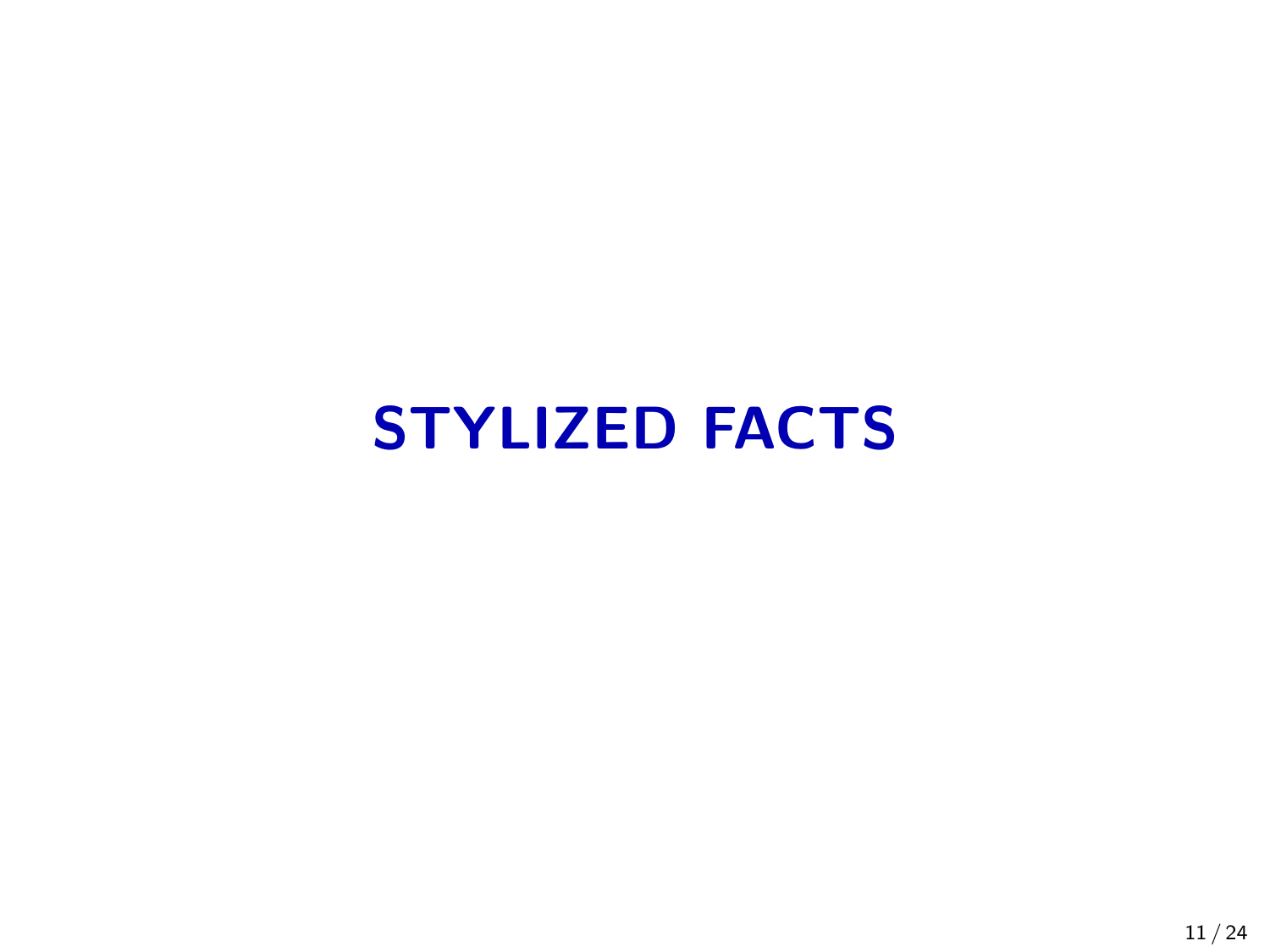### Currency Use in Trade Outside EU

|        | Exports |             |       |          |  |       | Imports     |         |          |  |  |
|--------|---------|-------------|-------|----------|--|-------|-------------|---------|----------|--|--|
|        | Count   | Value share |       |          |  | Count | Value share |         |          |  |  |
|        | share   | All         | Diff  | Non-diff |  | share | All         | Diff    | Non-diff |  |  |
| Euro   | 0.659   | 0.353       | 0.398 | 0.293    |  | 0.377 | 0.380       | 0.484   | 0.244    |  |  |
| Dollar | 0.230   | 0.516       | 0.393 | 0.681    |  | 0.526 | 0.536       | 0.378   | 0.742    |  |  |
| Other  | 0.111   | 0.131       | 0.209 | 0.026    |  | 0.097 | 0.084       | 0 1 3 7 | 0.014    |  |  |

**1** Euro and US dollar dominate trade flows

- PCP is uncommon for imports and LCP uncommon for exports
- some presence of LCP in exports for differentiated goods
- **2** Euro is dominant by count vs Dollar dominates by value
	- smaller transaction are predominantly priced in Euro
	- non-differented goods are predominantly priced in Dollar
	- even though US accounts for less than 20% of Belgian exports; however, trade share with dollar-pegged countries is  $\approx$ 50%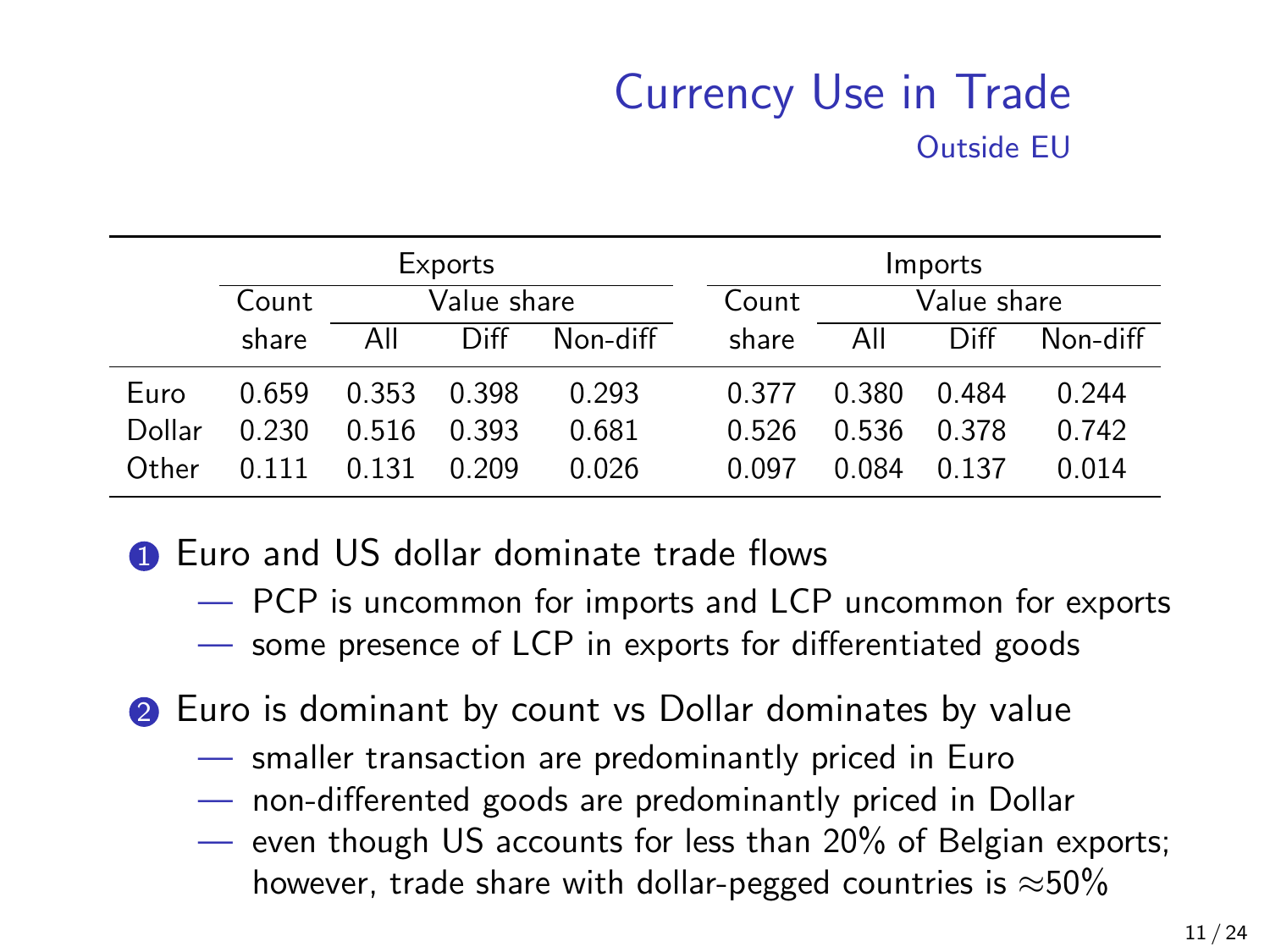### Dominant Currencies



- Dominance of Euro+Dollar; some role for LCP in exports
- A lot of variation in the relative role of Euro vs Dollar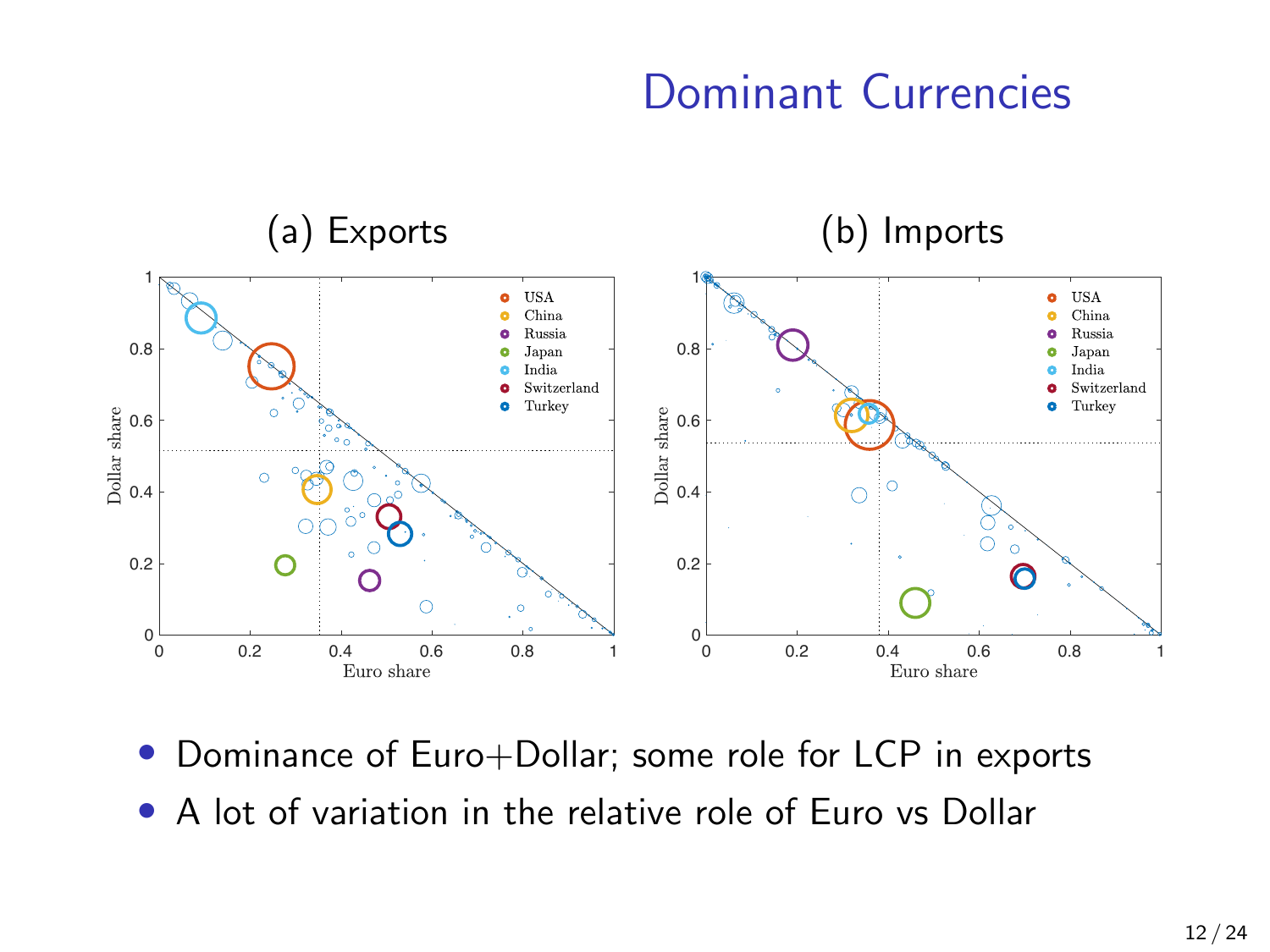### Variance Decomposition

Currency choice in exports

#### • Value-weighted projections of  $\iota_{ikt}$  (non-Euro indicator)

|                                                                                       | $\left(1\right)$ | (2)     | (3)     | (4)     | (5)     | (6)     | (7)     | (8)     |
|---------------------------------------------------------------------------------------|------------------|---------|---------|---------|---------|---------|---------|---------|
| Adjusted $R^2$                                                                        | 0.619            | 0.850   | 0.155   | 0.371   | 0.612   | 0.713   | 0.865   | 0.877   |
| $\#$ of observations ('000)                                                           | 3.491.2          | 3.458.7 | 3,497.3 | 3,497.3 | 3,483.3 | 3,430.8 | 3.445.7 | 3.394.3 |
| $\#$ of fixed effects ('000)                                                          | 16.5             | 84.8    | 0.2     | 1.2     | 58.7    | 171.1   | 141.5   | 249.6   |
| $\cdot$ firm<br>$\cdot$ firm $\times$ destination                                     |                  | v       |         |         |         |         |         |         |
| $\cdot$ destination<br>• HS4 industry                                                 |                  |         |         |         |         |         |         |         |
| $\cdot$ HS4 industry $\times$ destination<br>$\cdot$ CN8 product $\times$ destination |                  |         |         |         |         |         | √       |         |

- Almost no variation in currency choice over time, at the level of the firm-product-destination
- Firm-destination fixed effects absorb the bulk of variation in currency choice, considerably more than product-destination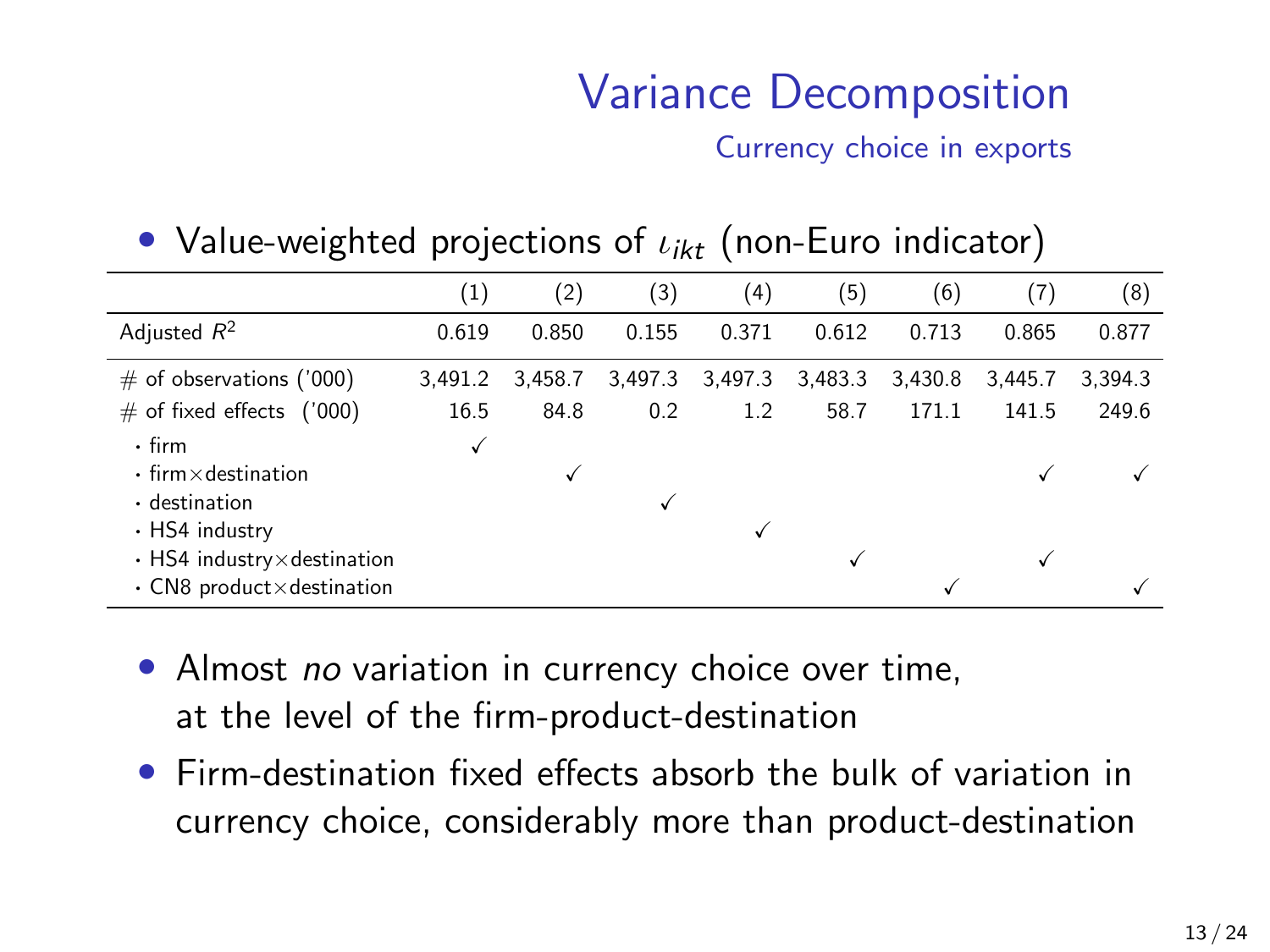# EMPIRICAL RESULTS I: CURRENCY CHOICE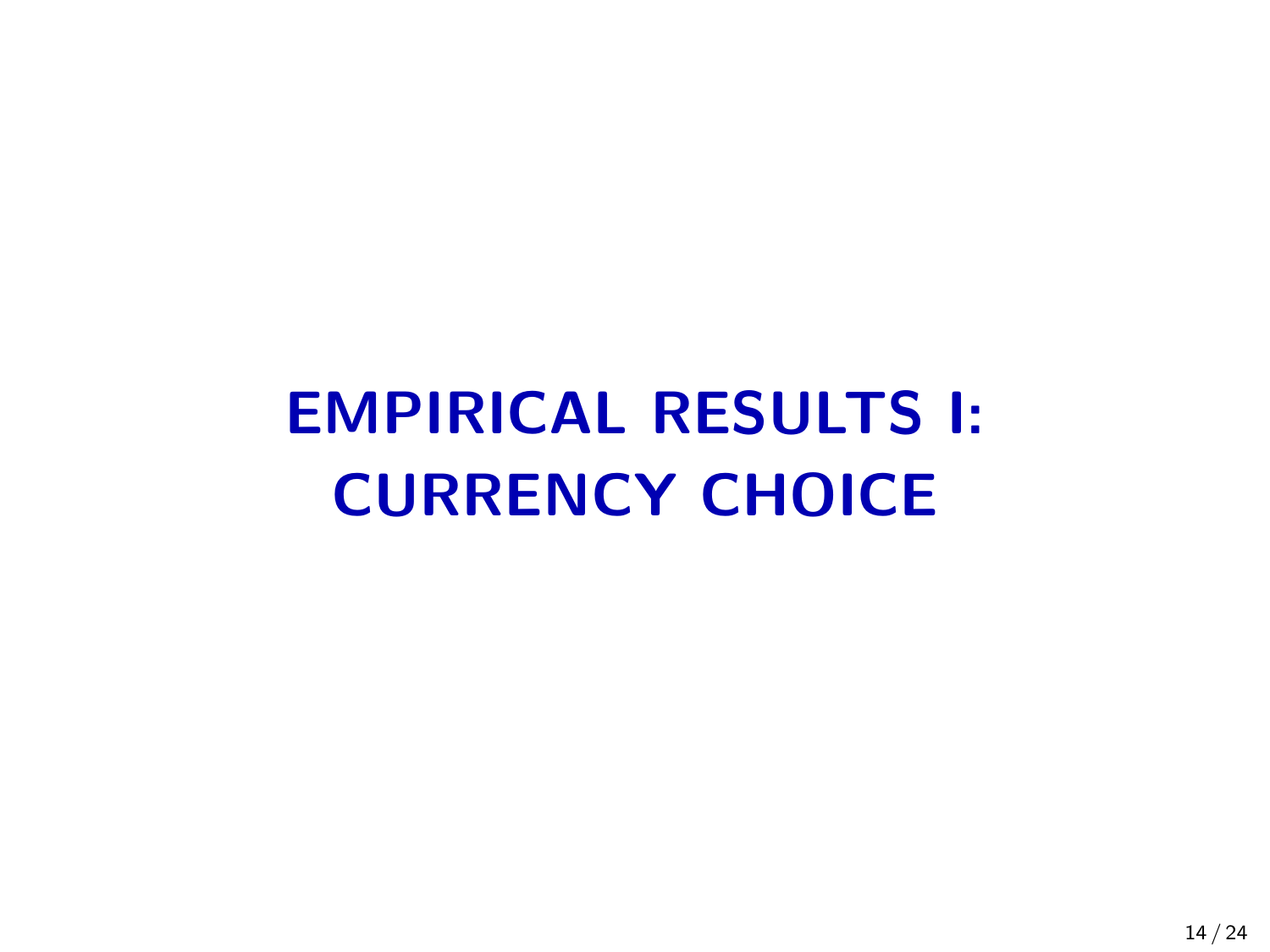## Currency Choice: Exports

| Dep. var.:<br>$l_{ikt}$       | (1)                   | (2)                   | (3)                   | (4)                   | (5)                   | (6)                   | (7)                   |
|-------------------------------|-----------------------|-----------------------|-----------------------|-----------------------|-----------------------|-----------------------|-----------------------|
| $\varphi_i$                   | $0.417***$<br>(0.143) | $0.270**$<br>(0.107)  |                       |                       |                       |                       |                       |
| $\varphi_i^E$                 |                       |                       | 0.057<br>(0.148)      | 0.064<br>(0.150)      | $-0.004$<br>(0.189)   | 0.121<br>(0.141)      | 0.074<br>(0.160)      |
| $\varphi_i^{\sf X}$           |                       |                       | $0.326**$<br>(0.165)  | $0.316*$<br>(0.162)   | $0.565***$<br>(0.197) | $0.358**$<br>(0.180)  | $0.368*$<br>(0.194)   |
| $log L_i$                     | $0.092***$<br>(0.024) | $0.084***$<br>(0.016) | $0.082***$<br>(0.015) | $0.055***$<br>(0.013) | $0.061***$<br>(0.018) | $0.053***$<br>(0.012) | $0.054***$<br>(0.013) |
| $S_{ik}$                      | $-0.028$<br>(0.029)   | $-0.022$<br>(0.030)   | $-0.024$<br>(0.030)   | $-0.021$<br>(0.029)   | $-0.020$<br>(0.026)   | $-0.012$<br>(0.017)   | 0.027<br>(0.025)      |
| out-FDI;                      |                       |                       |                       | $0.125***$<br>(0.041) | $0.089**$<br>(0.045)  | $0.115***$<br>(0.040) | $0.121***$<br>(0.043) |
| $in$ -FDI;                    |                       |                       |                       | 0.016<br>(0.039)      | 0.051<br>(0.047)      | 0.026<br>(0.039)      | 0.026<br>(0.041)      |
| $\bar{t}_{-ikt}$              |                       |                       |                       |                       | $0.174***$<br>(0.027) | $0.037**$<br>(0.018)  | $0.620**$<br>(0.277)  |
| $#$ obs.                      | 741,565               | 734,012               | 734,012               | 734,012               | 676, 966              | 676, 937              | 656,389               |
| $R_{adj}^2$                   | 0.290                 | 0.575                 | 0.577                 | 0.582                 | 0.327                 | 0.391                 |                       |
| Fixed Effects:                |                       |                       |                       |                       |                       |                       |                       |
| year                          | ✓                     | $\checkmark$          | $\checkmark$          | ✓                     | ✓                     | ✓                     | ✓                     |
| destination                   | ✓                     |                       |                       |                       | ✓                     | ✓                     | ✓                     |
| industry (HS4)                |                       |                       |                       |                       |                       | $\checkmark$          | ✓                     |
| $industry \times destination$ |                       | ✓                     | ✓                     | ✓                     |                       |                       |                       |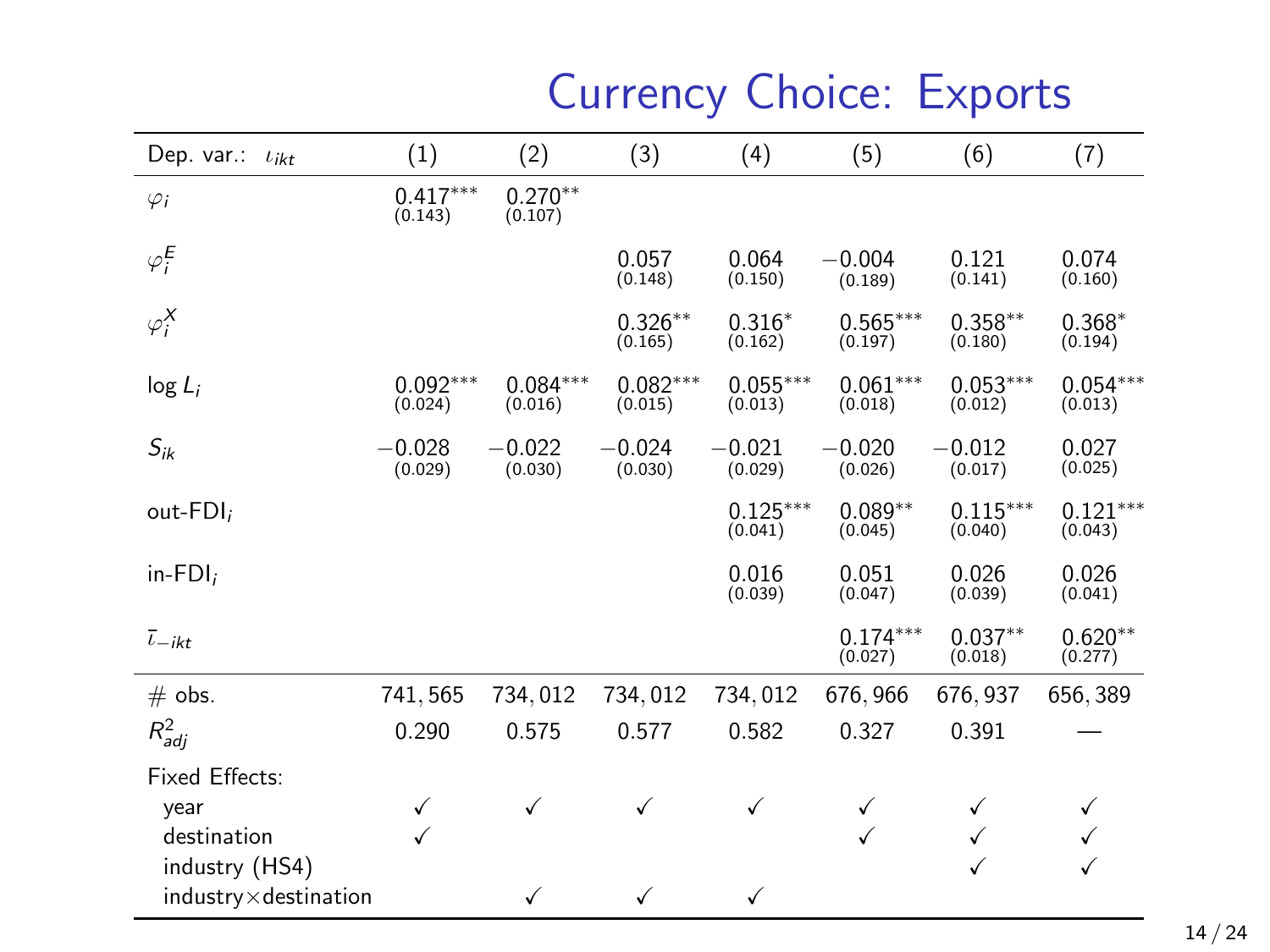## Currency Choice: Imports

| $\iota_{ikt}^M$<br>Dep. var.:      | (1)                  | (2)                    | (3)                    | (4)                    | (5)                   | (6)                    | (7)                    |
|------------------------------------|----------------------|------------------------|------------------------|------------------------|-----------------------|------------------------|------------------------|
| $\chi_i$                           | $0.106*$<br>(0.059)  | $0.104**$<br>(0.050)   |                        |                        |                       |                        |                        |
| $\chi_i^{\pmb{E}}$                 |                      |                        | 0.007<br>(0.059)       | 0.002<br>(0.060)       | 0.013<br>(0.086)      | $-0.008$<br>(0.070)    | 0.031<br>(0.074)       |
| $\chi_i^X$                         |                      |                        | $0.273***$<br>(0.095)  | $0.267***$<br>(0.098)  | $0.377***$<br>(0.115) | $0.322***$<br>(0.105)  | $0.351***$<br>(0.121)  |
| $log L_i$                          | $-0.006$<br>(0.007)  | $-0.008$<br>(0.006)    | $-0.011**$<br>(0.005)  | $-0.007$<br>(0.010)    | $-0.005$<br>(0.013)   | $-0.006$<br>(0.011)    | $-0.003$<br>(0.011)    |
| $S^M_{ijk}$                        | $-0.053*$<br>(0.029) | $-0.154***$<br>(0.028) | $-0.152***$<br>(0.028) | $-0.149***$<br>(0.028) | $-0.089**$<br>(0.036) | $-0.104***$<br>(0.028) | $-0.101***$<br>(0.032) |
| out-FDI;                           |                      |                        |                        | 0.001<br>(0.033)       | 0.001<br>(0.046)      | 0.003<br>(0.039)       | 0.005<br>(0.041)       |
| $in$ -FDI;                         |                      |                        |                        | $-0.027$<br>(0.034)    | $-0.029$<br>(0.045)   | $-0.027$<br>(0.038)    | $-0.025$<br>(0.040)    |
| $\bar{\iota}^M_{-ijkt}$            |                      |                        |                        |                        | $0.151***$<br>(0.023) | $0.042**$<br>(0.019)   | $0.791***$<br>(0.219)  |
| $#$ obs.                           | 270, 477             | 267,009                | 267,009                | 267,009                | 235,062               | 235, 022               | 223, 991               |
| $R_{adj}^2$                        | 0.261                | 0.456                  | 0.458                  | 0.459                  | 0.275                 | 0.340                  |                        |
| <b>Fixed Effects:</b>              |                      |                        |                        |                        |                       |                        |                        |
| year                               | √                    | ✓                      | ✓                      | ✓                      | √                     | √                      | ✓                      |
| country (source)                   | ✓                    |                        |                        |                        | ✓                     |                        | ✓                      |
| industry (HS4)<br>industry×country |                      | ✓                      | ✓                      | ✓                      |                       |                        | ✓                      |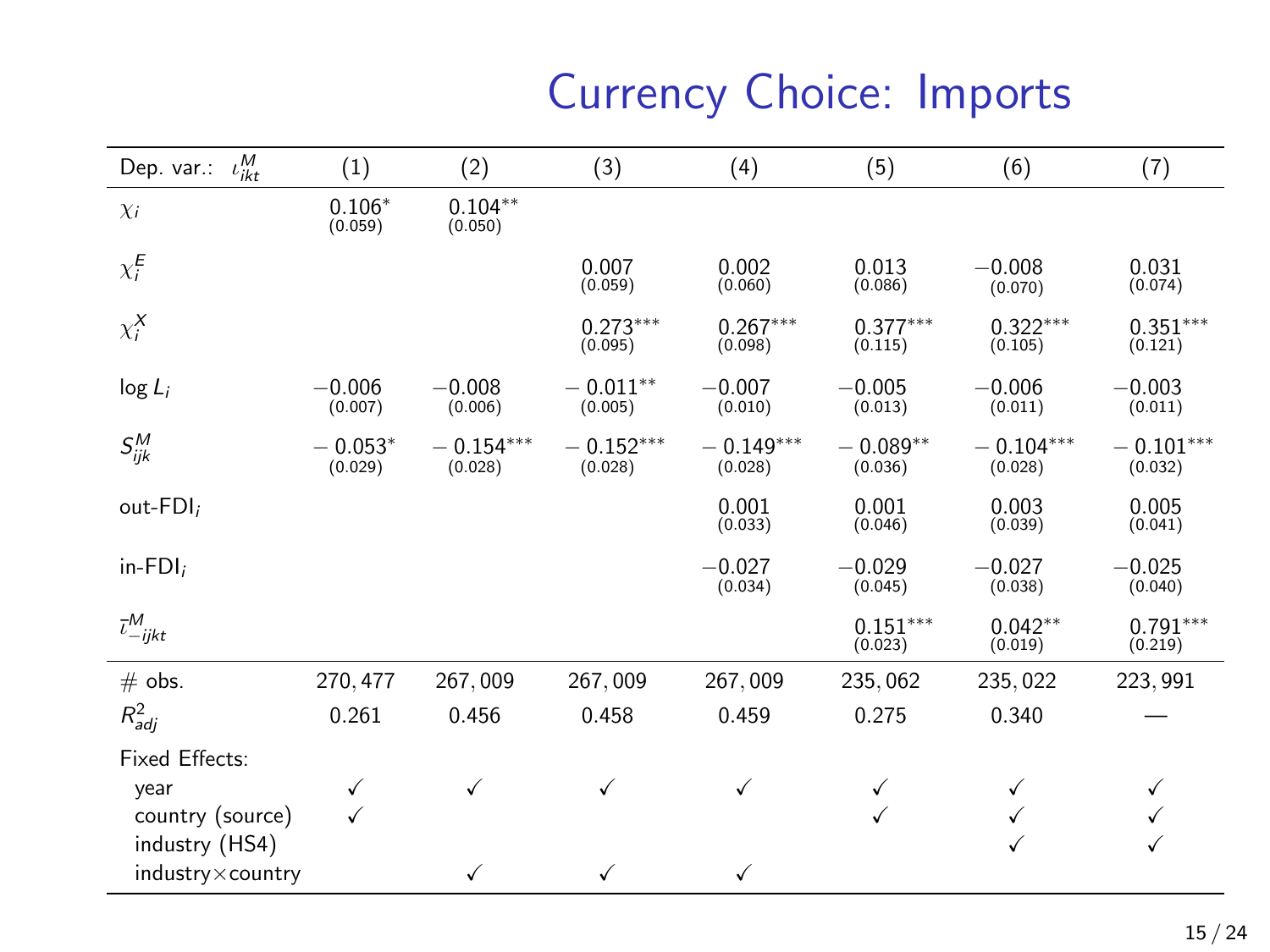| $\iota^D_{ikt}$<br>Dep. var.: | (1)                    | (2)                    | (3)                    | (4)                    | (5)                    | (6)                    |
|-------------------------------|------------------------|------------------------|------------------------|------------------------|------------------------|------------------------|
| $\varphi_i$                   | $-0.204$<br>(0.168)    | $-0.027$<br>(0.109)    |                        |                        |                        |                        |
| $\varphi_i^E$                 |                        |                        | $-0.106$<br>(0.134)    | $-0.108$<br>(0.135)    | $-0.070$<br>(0.121)    | $-0.127$<br>(0.161)    |
| $\varphi_i^X$                 |                        |                        | $0.457***$<br>(0.156)  |                        | $0.504***$<br>(0.146)  | $0.729***$<br>(0.216)  |
| $\varphi_i^D$                 |                        |                        |                        | $0.490***$<br>(0.163)  |                        |                        |
| $log L_i$                     | $-0.092***$<br>(0.012) | $-0.088***$<br>(0.010) | $-0.079***$<br>(0.010) | $-0.077***$<br>(0.010) | $-0.093***$<br>(0.017) | $-0.095***$<br>(0.022) |
| $S_{ik}$                      | $0.061*$<br>(0.037)    | 0.049<br>(0.051)       | 0.012<br>(0.044)       | 0.009<br>(0.044)       | 0.012<br>(0.044)       | 0.113<br>(0.069)       |
| out-FDI;                      |                        |                        |                        |                        | 0.051<br>(0.042)       | $0.107*$<br>(0.060)    |
| $in$ -FDI;                    |                        |                        |                        |                        | 0.026<br>(0.034)       | $-0.022$<br>(0.061)    |
| $\bar{\iota}^D_{-ikt}$        |                        |                        |                        |                        |                        | $1.516**$<br>(0.697)   |
| $#$ obs.                      | 113, 327               | 111,606                | 111,606                | 111,606                | 111,606                | 104,584                |
| $R_{adj}^2$                   | 0.650                  | 0.878                  | 0.882                  | 0.882                  | 0.883                  |                        |
| <b>Fixed Effects:</b>         |                        |                        |                        |                        |                        |                        |
| year                          | ✓                      | ✓                      | ✓                      | ✓                      | $\checkmark$           | ✓                      |
| destination                   | ✓                      |                        |                        |                        |                        | ✓                      |
| industry (HS4)                |                        |                        |                        |                        |                        | ✓                      |
| $industry \times destination$ |                        | ✓                      | ✓                      | ✓                      | $\checkmark$           |                        |

### Currency Choice: Vehicle Currency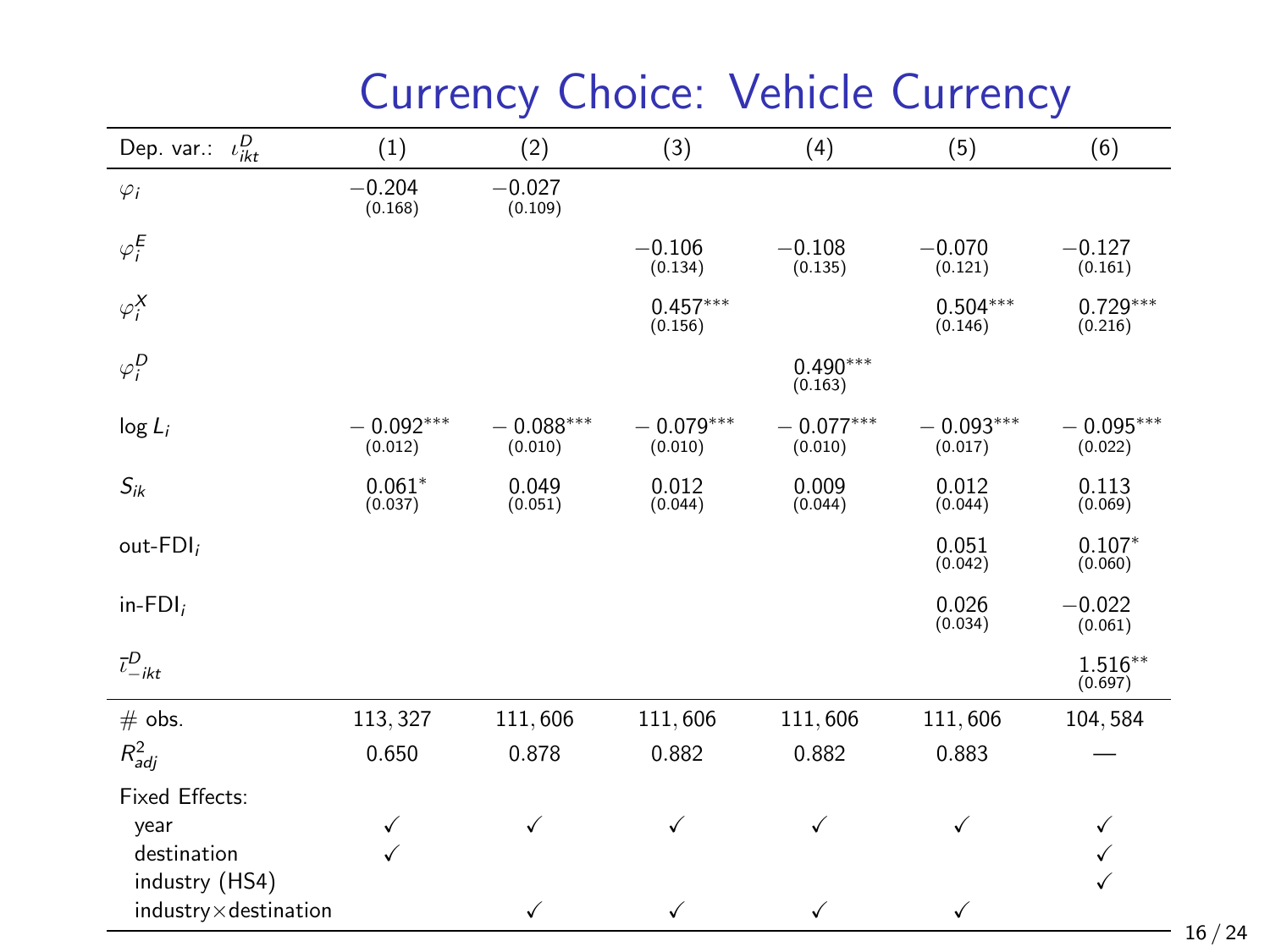### Currency of Exports and Firm Size



| Employment size bins   | $<$ 50 | $50 - 100$ | 100-200 | 200-350 | 350–550 | 550-850 | 850-2000 | >2.000 |
|------------------------|--------|------------|---------|---------|---------|---------|----------|--------|
| Number of firms        | .948   | 299        | 246     | 115     | 60      | 36      | 23       |        |
| Share in total exports | 6%     | $7\%$      | 11%     | 10%     | 7%      | 10%     | 13%      | 35%    |
| Share in total imports | 5%     | $3\%$      | $8\%$   | $9\%$   | $7\%$   | 10%     | $8\%$    | 50%    |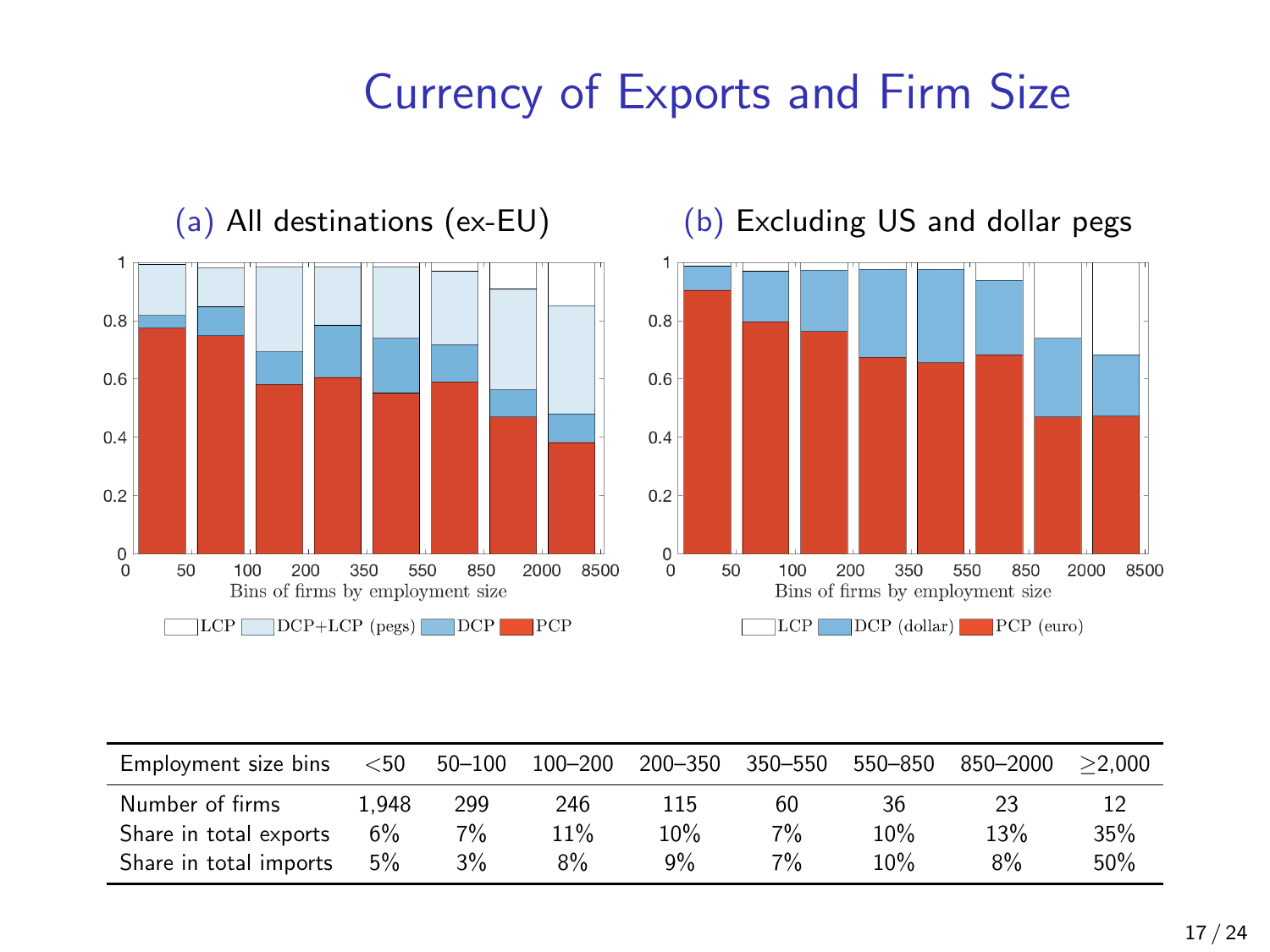### Currency of Imports and Firm Size



| Employment size bins   | $50$  | $50 - 100$ | $100 - 200$ | $200 - 350$ | 350-550 | 550-850 | 850-2000 | >2.000 |
|------------------------|-------|------------|-------------|-------------|---------|---------|----------|--------|
| Number of firms        | L.948 | 299        | 246         | 115         | 60      | 36      | 23       | 12     |
| Share in total exports | 6%    | $7\%$      | 11%         | 10%         | $7\%$   | 10%     | 13%      | 35%    |
| Share in total imports | 5%    | $3\%$      | 8%          | $9\%$       | $7\%$   | 10%     | 8%       | 50%    |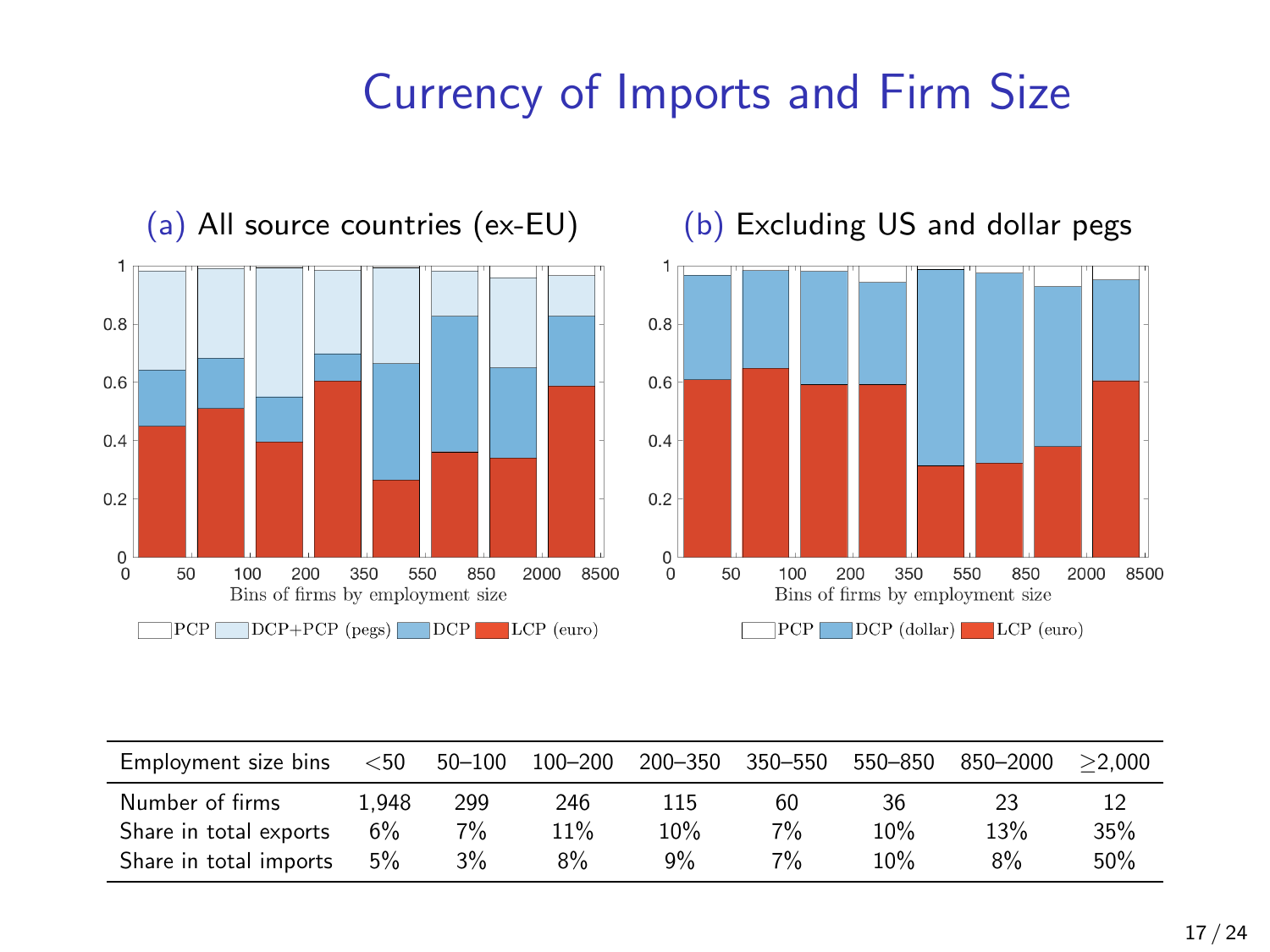# EMPIRICAL RESULTS II: EXCHANGE RATE PASS-THROUGH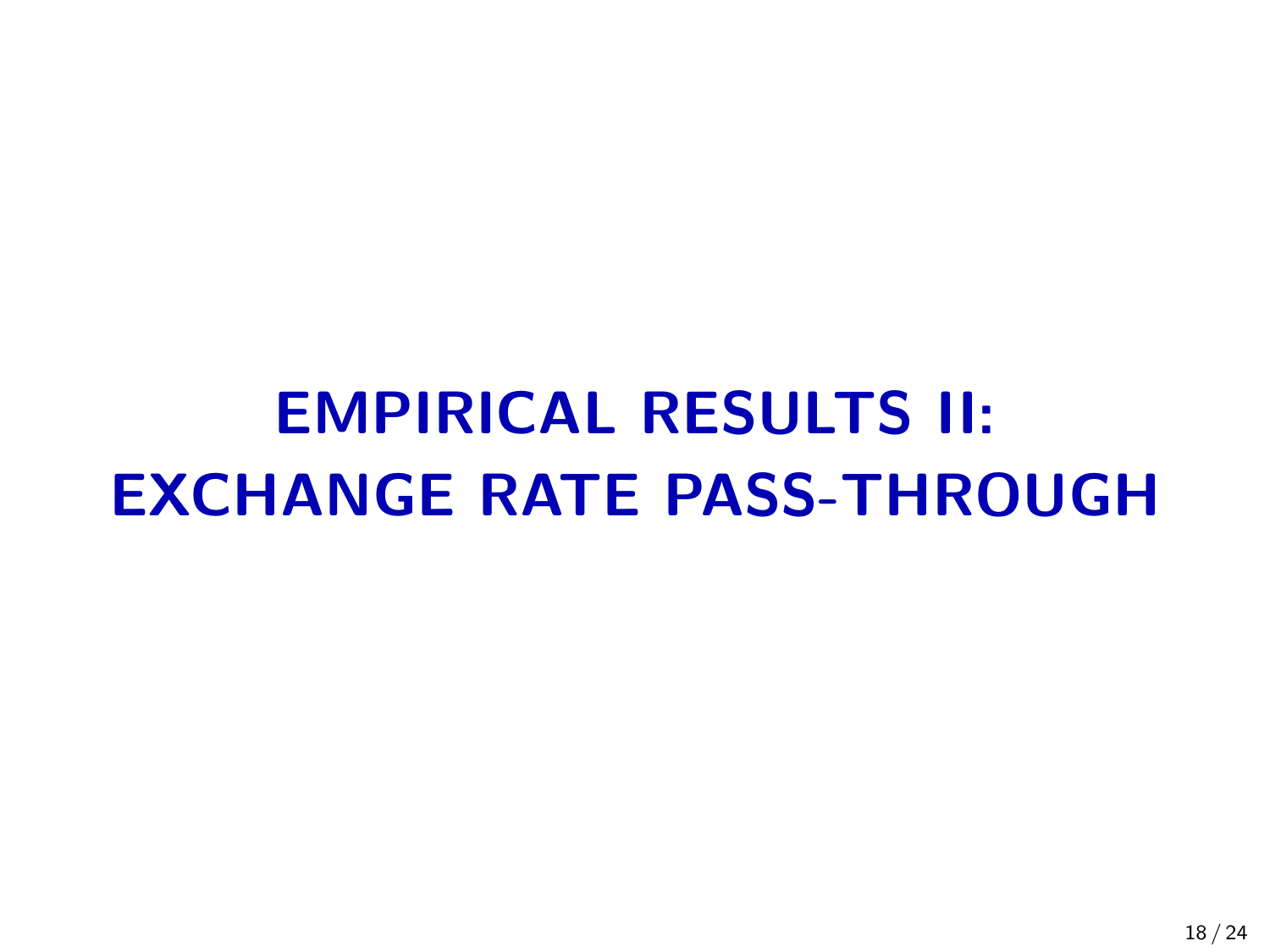### ERPT — conventional spec.

### $\Delta p_{ikt}^* = \left[ \alpha + \beta \varphi_i + \gamma S_{ik} + \delta \iota_{ikt} \right] \Delta e_{kt} + \mathsf{F}.\mathsf{E}$ ./controls +  $\epsilon_{ikt}$

|                                                                            |                        | All countries          |                        |                        | OECD                   | US only               |
|----------------------------------------------------------------------------|------------------------|------------------------|------------------------|------------------------|------------------------|-----------------------|
| Dep. var.: $\Delta p_{ikr}^*$                                              | (1)                    | (2)                    | (3)                    | (4)                    | (5)                    | (6)                   |
| $\Delta e_{kt}$                                                            | $1.111***$<br>(0.031)  | $1.075***$<br>(0.029)  | $1.075***$<br>(0.029)  |                        | $1.047***$<br>(0.037)  |                       |
| $\Delta e_{kt} \cdot \varphi_i$                                            | $-0.272***$<br>(0.087) | $-0.173**$<br>(0.077)  |                        |                        |                        |                       |
| $\Delta e_{kt} \cdot \varphi_i^E$                                          |                        |                        | $-0.081$<br>(0.139)    | 0.125<br>(0.174)       | $-0.418$<br>(0.354)    | 0.328<br>(0.269)      |
| $\Delta e_{kt} \cdot \varphi_i^X$                                          |                        |                        | $-0.227**$<br>(0.106)  | $-0.306**$<br>(0.122)  | $-0.416***$<br>(0.147) | $-0.533*$<br>(0.221)  |
| $\Delta e_{kt} \cdot S_{ik}$                                               | $-0.061**$<br>(0.028)  | $-0.061**$<br>(0.028)  | $-0.061**$<br>(0.028)  | $-0.058$<br>(0.046)    | $-0.146*$<br>(0.082)   | $-0.174**$<br>(0.067) |
| $\Delta e_{kt}$ · log $L_i$                                                | $-0.017***$<br>(0.006) | $-0.003$<br>(0.006)    | $-0.003$<br>(0.006)    | $-0.007$<br>(0.006)    | 0.005<br>(0.006)       | $-0.010$<br>(0.012)   |
| $\Delta e_{kt} \cdot \iota_{ik}$                                           |                        | $-0.207***$<br>(0.038) | $-0.206***$<br>(0.037) | $-0.148***$<br>(0.043) | $-0.300***$<br>(0.042) | $-0.240**$<br>(0.082) |
| $#$ obs.<br>$R_{adj.}^2$                                                   | 262,043<br>0.056       | 262,043<br>0.057       | 262,043<br>0.057       | 221,702<br>0.078       | 88,144<br>0.019        | 21,635<br>0.020       |
| Fixed Effects:                                                             |                        |                        |                        |                        |                        |                       |
| year                                                                       | ✓                      | ✓                      | ✓                      |                        |                        | ✓                     |
| $industry \times destination$<br>$industry \times destination \times year$ |                        |                        |                        | ✓                      | √                      | ✓                     |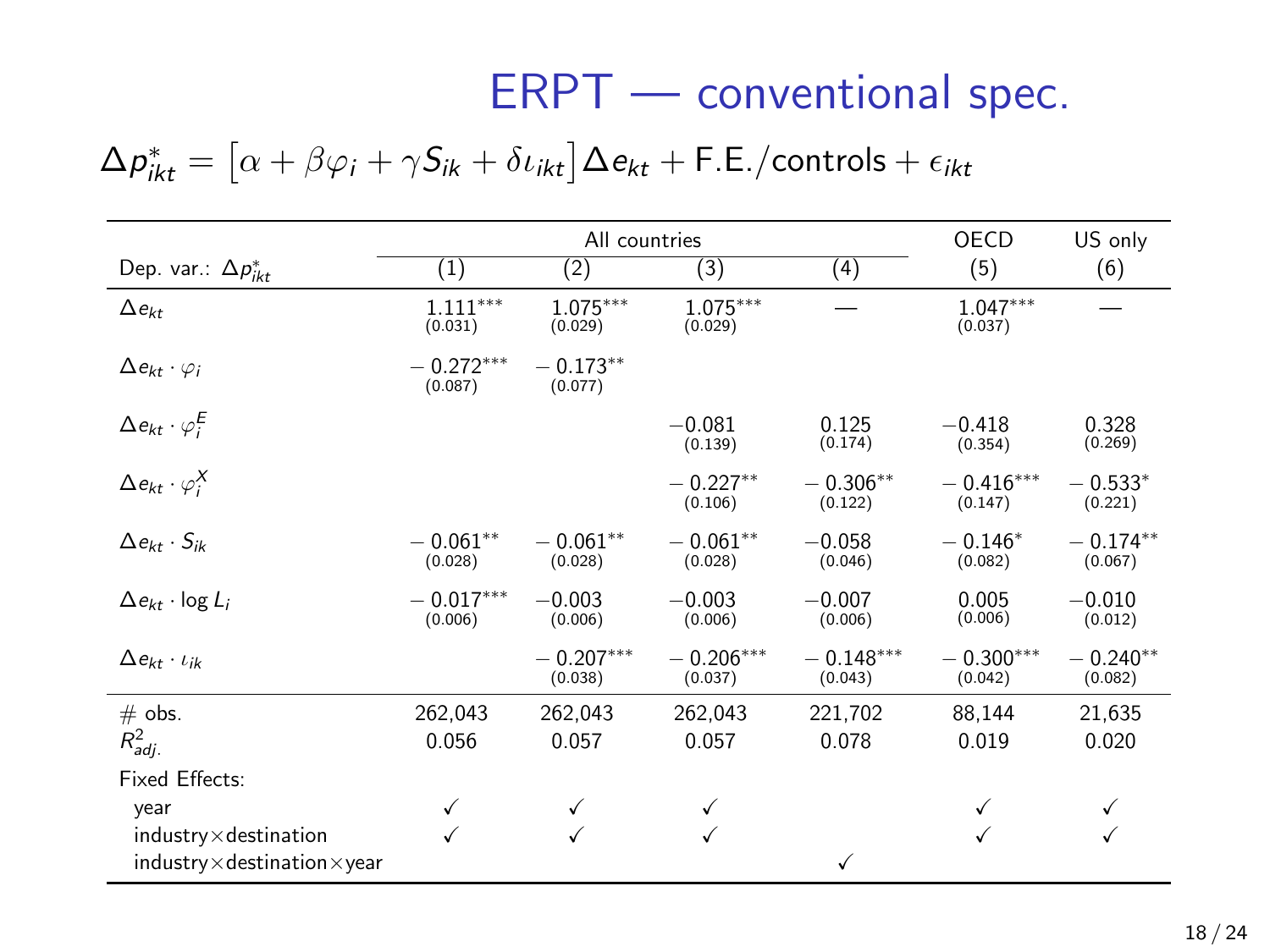### ERPT — full specification

 $\Delta p_{ikt}^* = \left[ \alpha{\rm +}\beta\varphi_i{\rm +}\gamma{\rm S}_{ik}{\rm +}\delta\iota_{ik}\right] \Delta e_{kt} {\rm +}\left[ \beta^D\varphi_i{\rm +}\gamma^D{\rm S}_{ik}{\rm +}\delta^D\iota^D_{ik}\right] \Delta e_{kt}^D{\rm +}$ F.E. $+ \epsilon_{ikt}$ 

|                                                                            | USD/Pegs               | Non-pegged             |                        | All countries          |                        |
|----------------------------------------------------------------------------|------------------------|------------------------|------------------------|------------------------|------------------------|
| Dep. var.: $\Delta p_{ikt}^*$                                              | (1)                    | (2)                    | (3)                    | (4)                    | (5)                    |
| $\Delta e_{kt}$                                                            | $1.130***$<br>(0.075)  | $1.064***$<br>(0.032)  | $1.006***$<br>(0.015)  | $1.011***$<br>(0.015)  |                        |
| $\Delta e_{kt} \cdot \varphi_i$                                            | $-0.514***$<br>(0.136) | $-0.058$<br>(0.090)    | $-0.339***$<br>(0.100) | $-0.392***$<br>(0.077) | $-0.354***$<br>(0.100) |
| $\Delta e^{D}_{kt} \cdot \varphi_i$                                        |                        |                        | $0.414***$<br>(0.086)  | $0.435***$<br>(0.076)  | $0.386***$<br>(0.113)  |
| $\Delta e_{kt} \cdot S_{ik}$                                               | $-0.101*$<br>(0.058)   | $-0.049$<br>(0.032)    | $-0.031$<br>(0.049)    | $-0.047$<br>(0.035)    | $-0.058$<br>(0.072)    |
| $\Delta e_{kt}^D \cdot S_{ik}$                                             |                        |                        | 0.023<br>(0.042)       | $-0.011$<br>(0.035)    | 0.006<br>(0.068)       |
| $\Delta e_{kt} \cdot \iota_{ik}$                                           | $-0.358***$<br>(0.038) | $-0.133***$<br>(0.042) | $-0.330***$<br>(0.057) | $-0.342***$<br>(0.036) | $-0.235***$<br>(0.047) |
| $\Delta e_{kt}^D \cdot \iota_{ik}^D$                                       |                        |                        | $0.306***$<br>(0.051)  | $0.321***$<br>(0.042)  | $0.235***$<br>(0.050)  |
| $#$ obs.                                                                   | 99,025                 | 163,018                | 150,659                | 240,440                | 200,888                |
| $R_{adj.}^2$                                                               | 0.016                  | 0.074                  | 0.078                  | 0.062                  | 0.086                  |
| Fixed Effects:                                                             |                        |                        |                        |                        |                        |
| year                                                                       | ✓                      |                        | ✓                      | ✓                      |                        |
| $industry \times destination$<br>$industry \times destination \times year$ | $\checkmark$           |                        | ✓                      | ✓                      | ✓                      |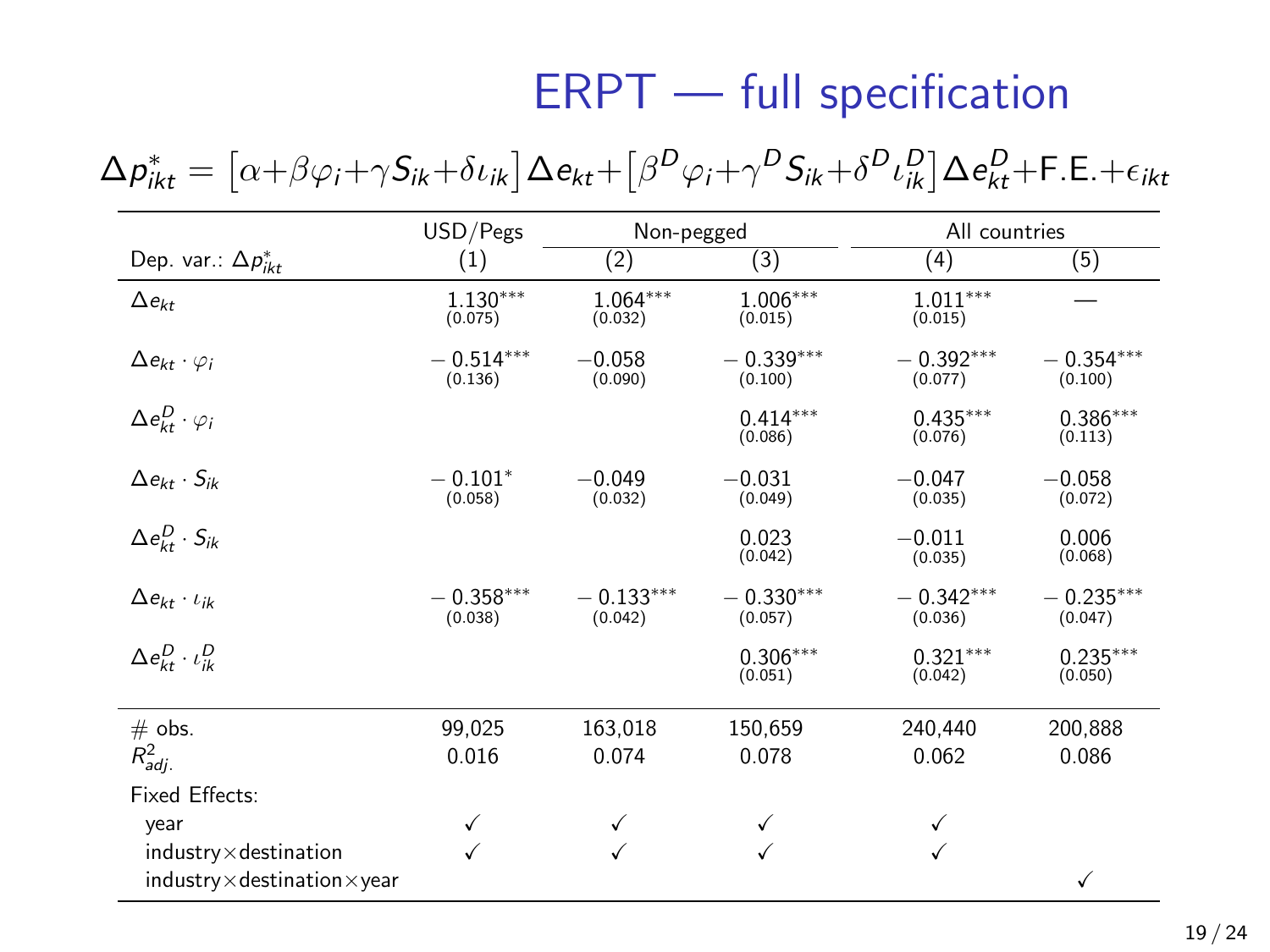### **Quantities**

$$
\Delta q^*_{ikt} = -\theta \cdot \Delta p^*_{ikt} + \text{fixed effects} + \epsilon_{ikt}
$$

| Dep.var: $\Delta q_{ikt}^*$                                       | (1)                    | (2)                   | (3)                        | (4)                           |
|-------------------------------------------------------------------|------------------------|-----------------------|----------------------------|-------------------------------|
| $\Delta p_{ikt}^*$                                                | $-0.446***$<br>(0.076) | $-1.098**$<br>(0.524) | $-1.255***$<br>(0.549)     | $-1.709*$<br>(0.880)          |
| $#$ obs.                                                          | 240,188                | 200,595               | 200,595                    | 221.564                       |
| First stage                                                       | (4) in Table 7         | $(5)$ in Table 7      | $(5)^{\dagger}$ in Table 7 | $(4)$ <sup>†</sup> in Table 6 |
| Over-ID J-test $\chi^2$<br>$[p-value]$                            | 15.62<br>[0.02]        | 13.90<br>[0.02]       | 6.35<br>[0.10]             | 0.30<br>[0.58]                |
| Weak IV F-test                                                    | 1.403.8                | 10.6                  | 14.9                       | 7.0                           |
| Fixed Effects:<br>firm<br>industry $\times$ destination $\&$ year |                        |                       | √                          |                               |
| $industry \times destination \times year$                         |                        |                       | ✓                          |                               |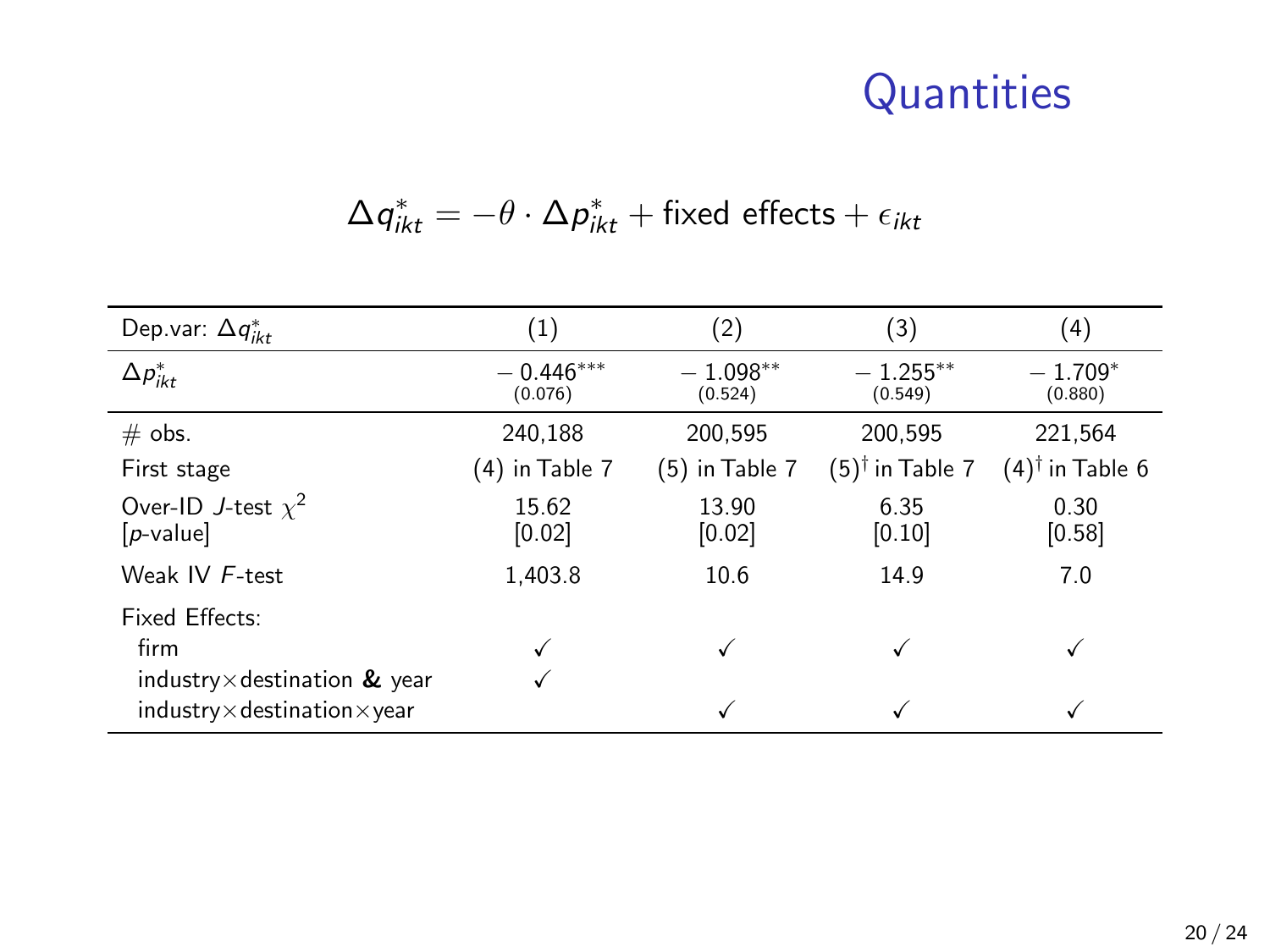### **Quantities**

#### First stages and reduced form

|                                           | (1)                    |                        | (2)                           |                       | (3)                    |                               | (4)                    |                     |
|-------------------------------------------|------------------------|------------------------|-------------------------------|-----------------------|------------------------|-------------------------------|------------------------|---------------------|
| Dep. var.:                                | $\Delta p_{ikt}^*$     | $\Delta q_{ikt}^*$     | $\overline{\Delta p_{ikt}^*}$ | $\Delta q^*_{ikt}$    | $\Delta p_{ikt}^*$     | $\overline{\Delta q^*_{ikt}}$ | $\Delta p_{ikt}^*$     | $\Delta q_{ikt}^*$  |
| $\Delta e_{kt}$                           | $1.016***$<br>(0.014)  | $-0.527***$<br>(0.096) |                               |                       |                        |                               |                        |                     |
| $\Delta e_{kt} \cdot \varphi_i$           | $-0.350***$<br>(0.081) | 0.270<br>(0.429)       | $-0.284***$<br>(0.106)        | $-0.023$<br>(0.641)   | $-0.293***$<br>(0.105) | $-0.026$<br>(0.636)           | $-0.114$<br>(0.091)    | 0.412<br>(0.405)    |
| $\Delta e^{D}_{kt} \cdot \varphi_i$       | $0.391***$<br>(0.075)  | 0.426<br>(0.455)       | $0.319***$<br>(0.112)         | 0.822<br>(0.675)      | $0.320***$<br>(0.111)  | 0.766<br>(0.668)              |                        |                     |
| $\Delta e_{kt} \cdot S_{ik}$              | $-0.051$<br>(0.036)    | $-0.006$<br>(0.129)    | $-0.065$<br>(0.074)           | $-0.141$<br>(0.258)   |                        |                               |                        |                     |
| $\Delta e^{D}_{kt} \cdot S_{ik}$          | $-0.010$<br>(0.035)    | $-0.169$<br>(0.139)    | 0.006<br>(0.068)              | $-0.317$<br>(0.237)   |                        |                               |                        |                     |
| $\Delta e_{kt} \cdot \iota_{ikt}$         | $-0.359***$<br>(0.037) | $0.466***$<br>(0.121)  | $-0.259***$<br>(0.050)        | $0.464***$<br>(0.165) | $-0.262***$<br>(0.049) | $0.453***$<br>(0.163)         | $-0.166***$<br>(0.045) | $0.257*$<br>(0.133) |
| $\Delta e^{D}_{kt} \cdot \iota^{D}_{ikt}$ | $0.324***$<br>(0.041)  | $-0.253$<br>(0.167)    | $0.234***$<br>(0.050)         | $-0.201$<br>(0.223)   | $0.234***$<br>(0.049)  | $-0.202$<br>(0.222)           |                        |                     |
| $#$ obs.                                  | 240,188                | 240,188                | 200,595                       | 200,595               | 200,595                | 200,595                       | 221,564                | 221,564             |
| <b>Fixed Effects:</b>                     |                        |                        |                               |                       |                        |                               |                        |                     |
| firm                                      | ✓                      | ✓                      | ✓                             | √                     | ✓                      | ✓                             | ✓                      |                     |
| destination                               | ✓                      | ✓                      |                               |                       |                        |                               |                        |                     |
| $industry \times destination$             |                        | ✓                      |                               |                       |                        |                               |                        |                     |
| $industry \times destination \times year$ |                        |                        | ✓                             | ✓                     | ✓                      | ✓                             | ✓                      |                     |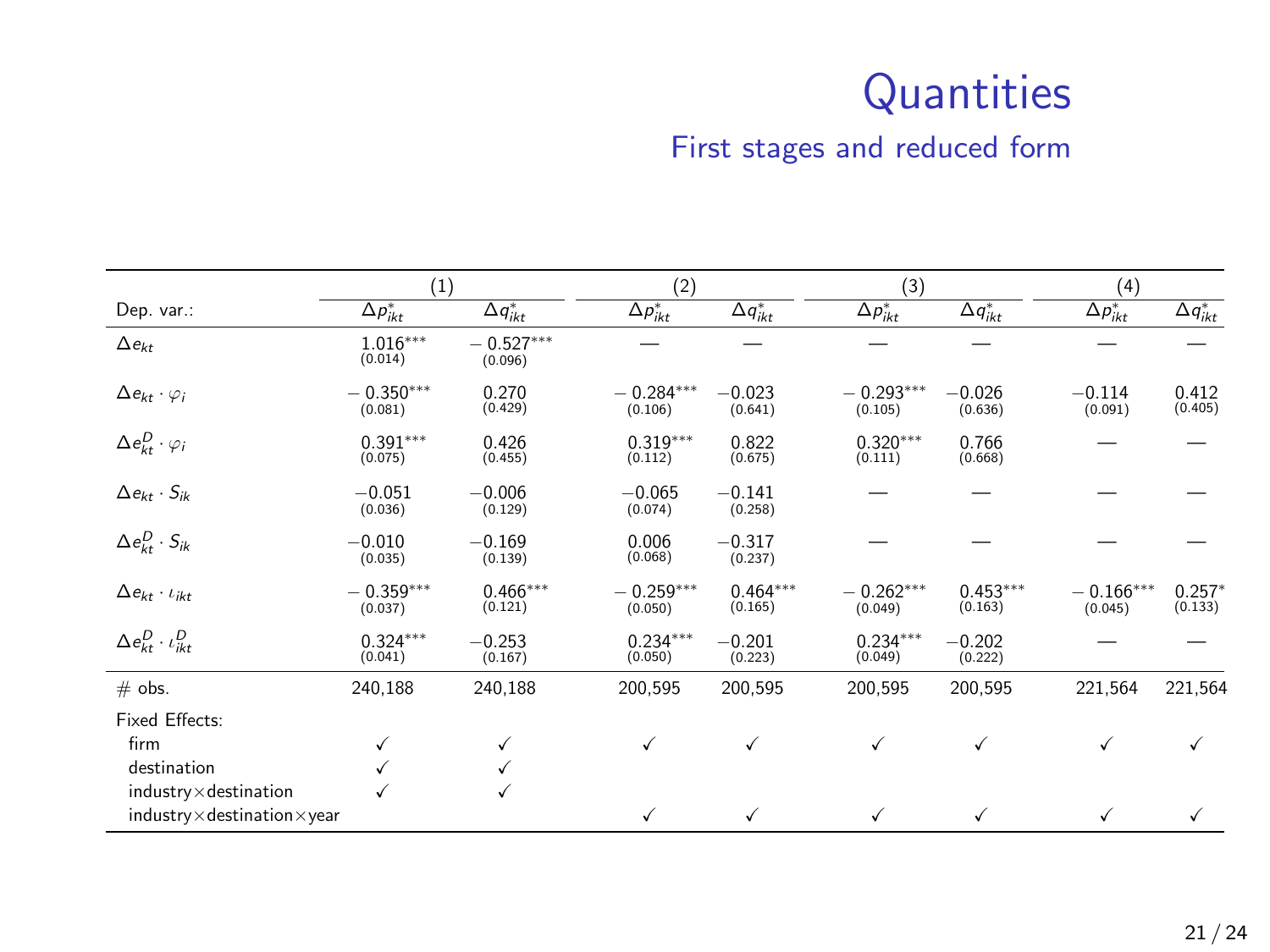# EMPIRICAL RESULTS III: ERPT DYNAMICS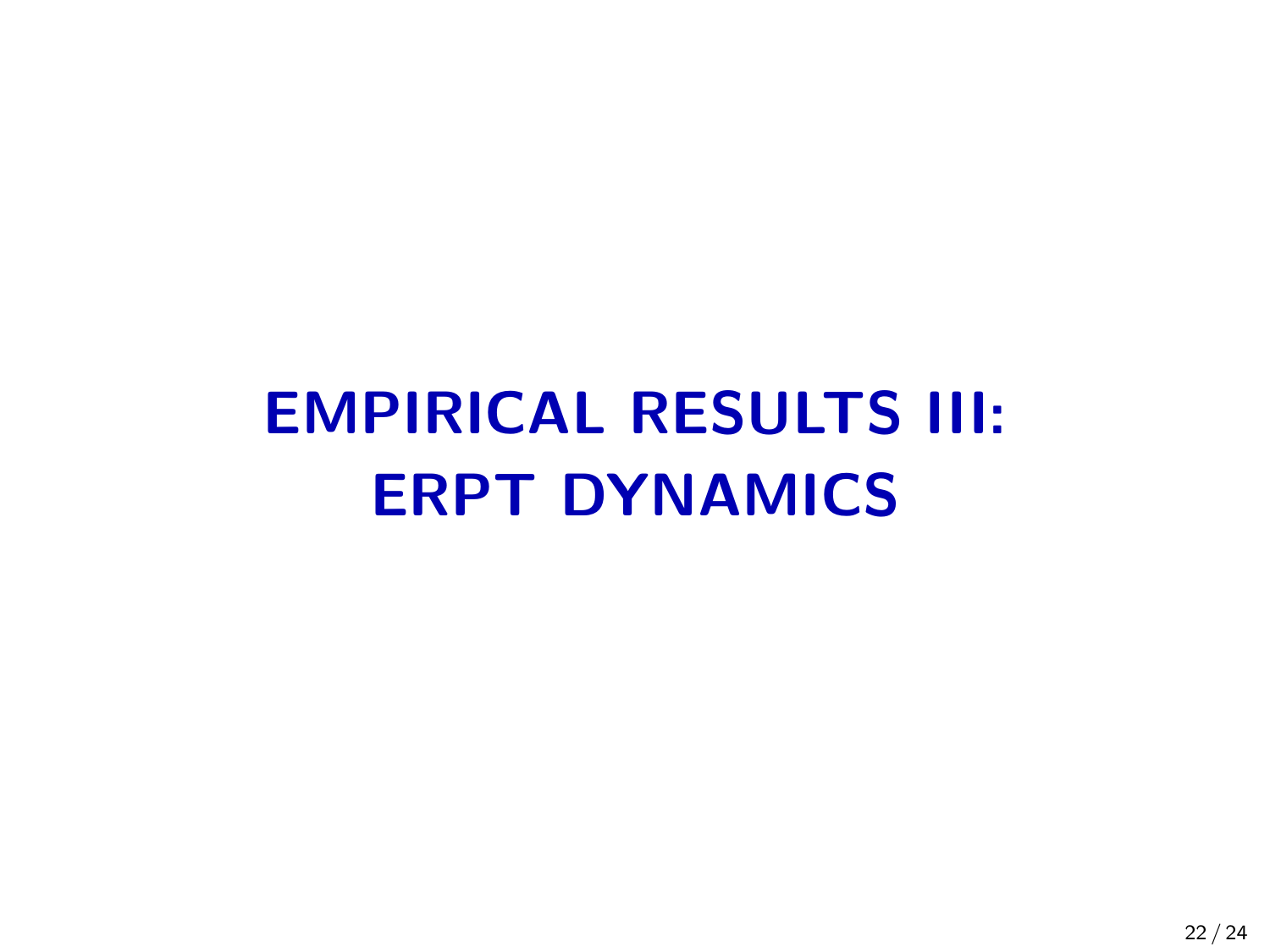### ERPT Dynamics





•  $\alpha_h$  is the euro-destination ERPT for PCP firms,  $\alpha_h + \delta_h$  for the foreign-currency (LCP and DCP) firms,  $\delta_h^D$  is the additional dollar-destination ERPT of the DCP firms  $\bullet$   $\beta_h$  and  $\beta_h^D$  are ERPT per unit of the firm's import intensity  $\varphi_h$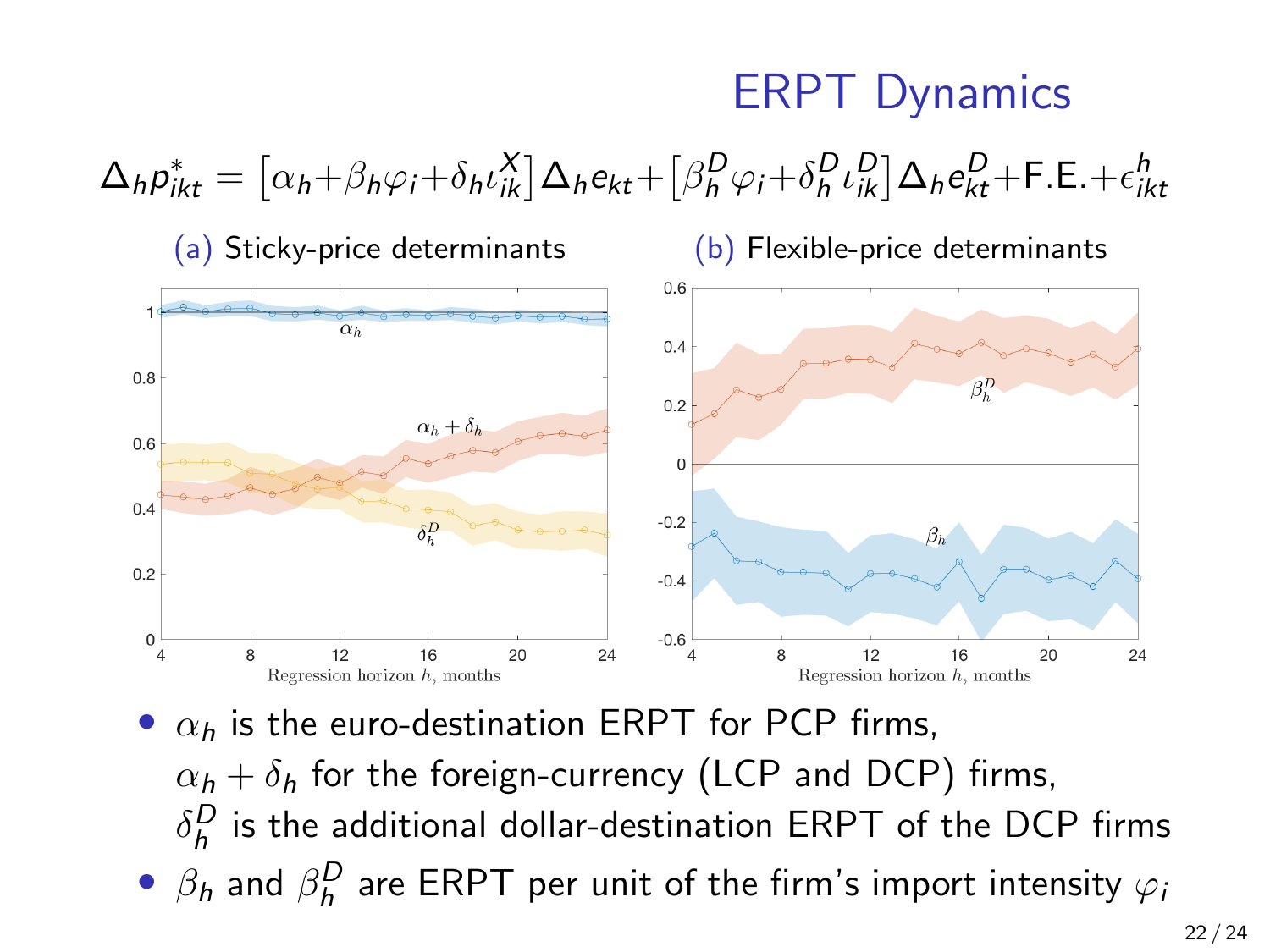### Dynamic Effects of Price Stickiness



• 
$$
\hat{\delta}(h) = \frac{1}{h} \frac{\delta}{1-\delta} (1-\delta^h)
$$
 vs  $\delta^h$ 

• Calibrated value:  $\delta = 0.88$  to match  $\hat{\delta}(h) = -\delta_h$  at  $h = 12$ 

• 
$$
\delta^{12} = 0.22
$$
 and  $\delta^{24} = 0.05$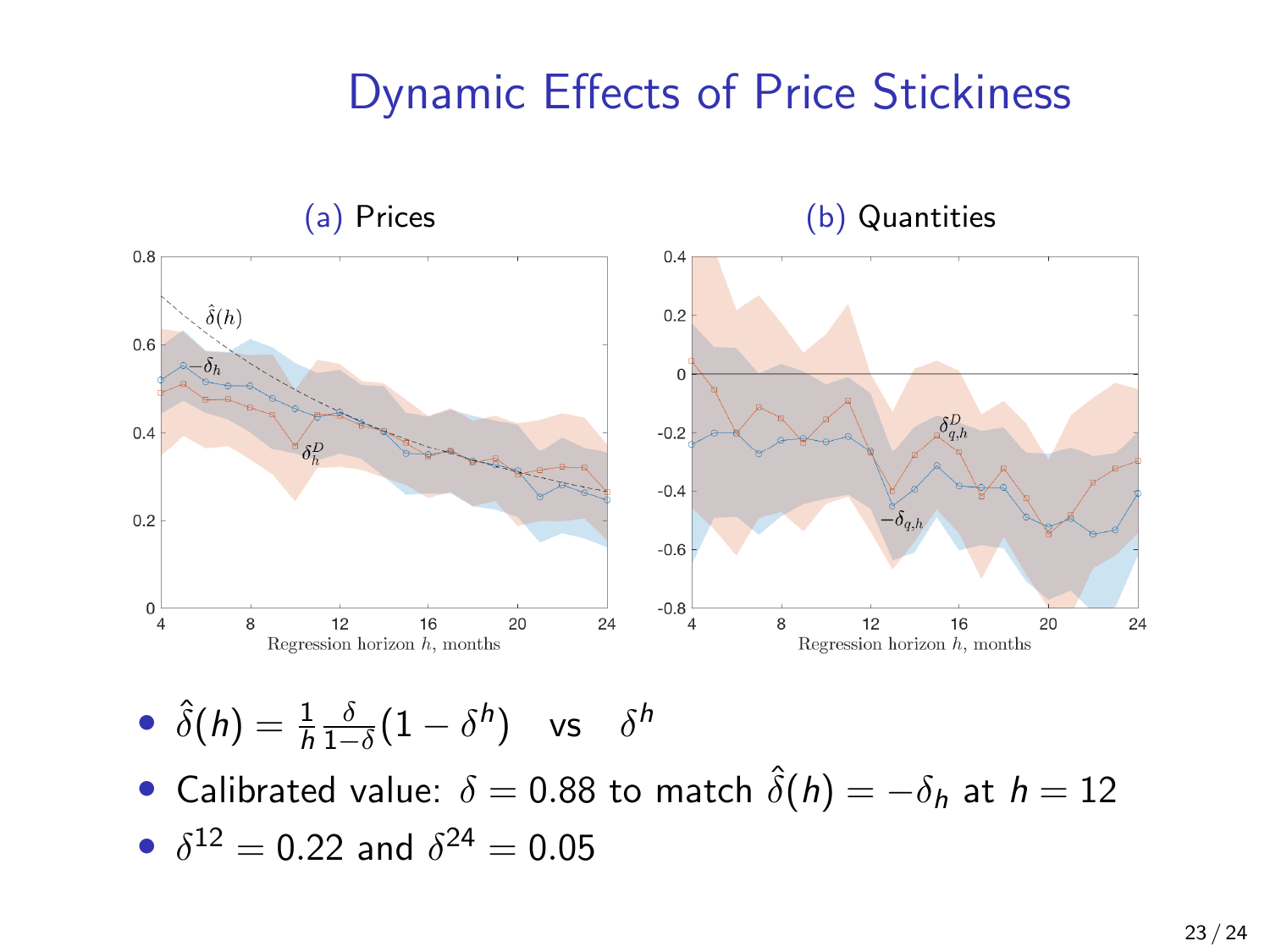# SUMMARY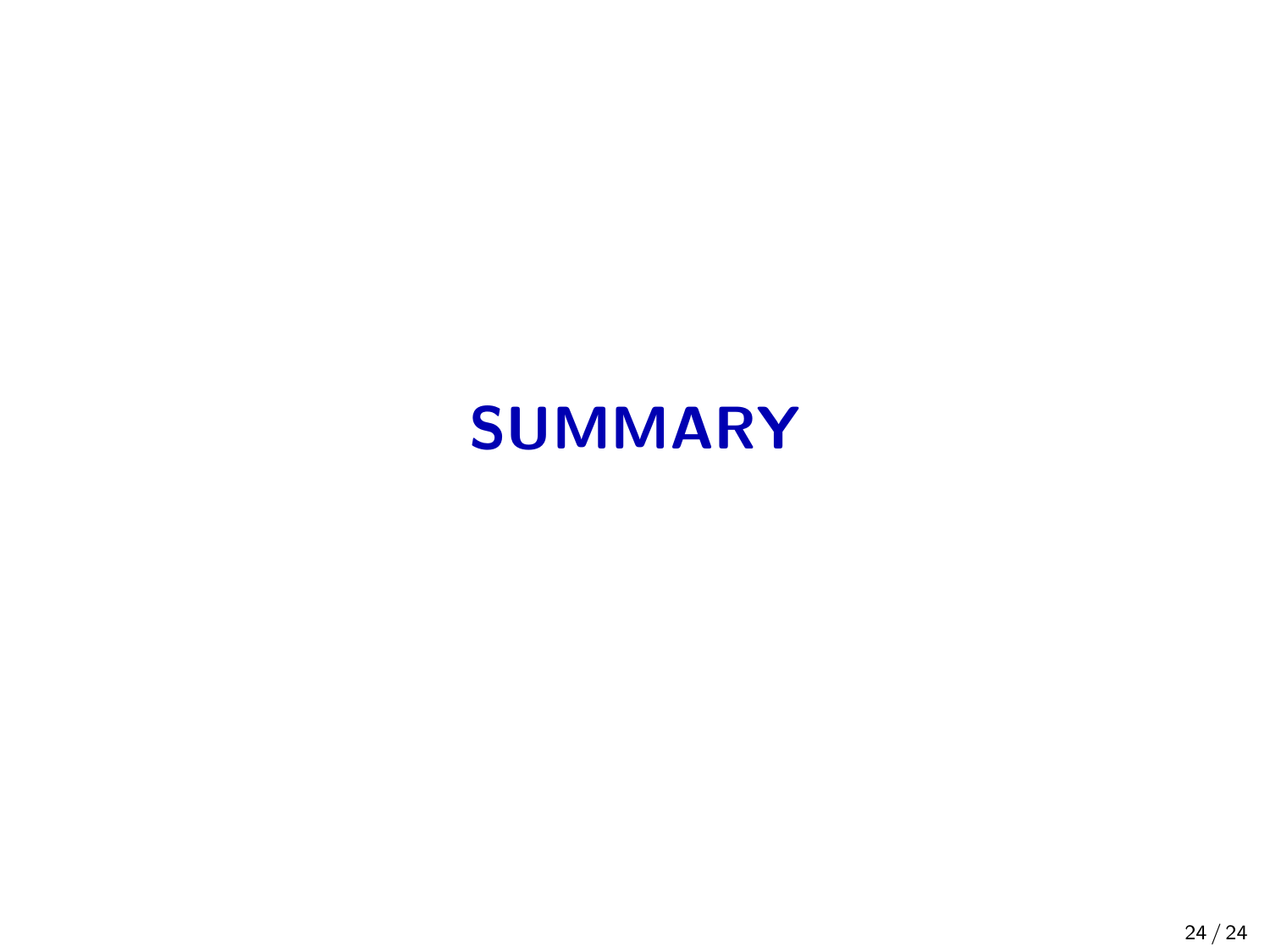### Conclusion

- Two dominant currencies: global US dollar and regional Euro
- Currency choice is shaped by firm-level characteristics, which determine desired ERPT
- Currency choice feeds back into the dynamics of ERPT, and still matters beyond annual horizon
- There are strategic complementarities in currency choice, which may lead to multiple equilibria and persistence
- Consistent with sticky-price model of currency choice
- Effects of a shift in currency use away from the US dollar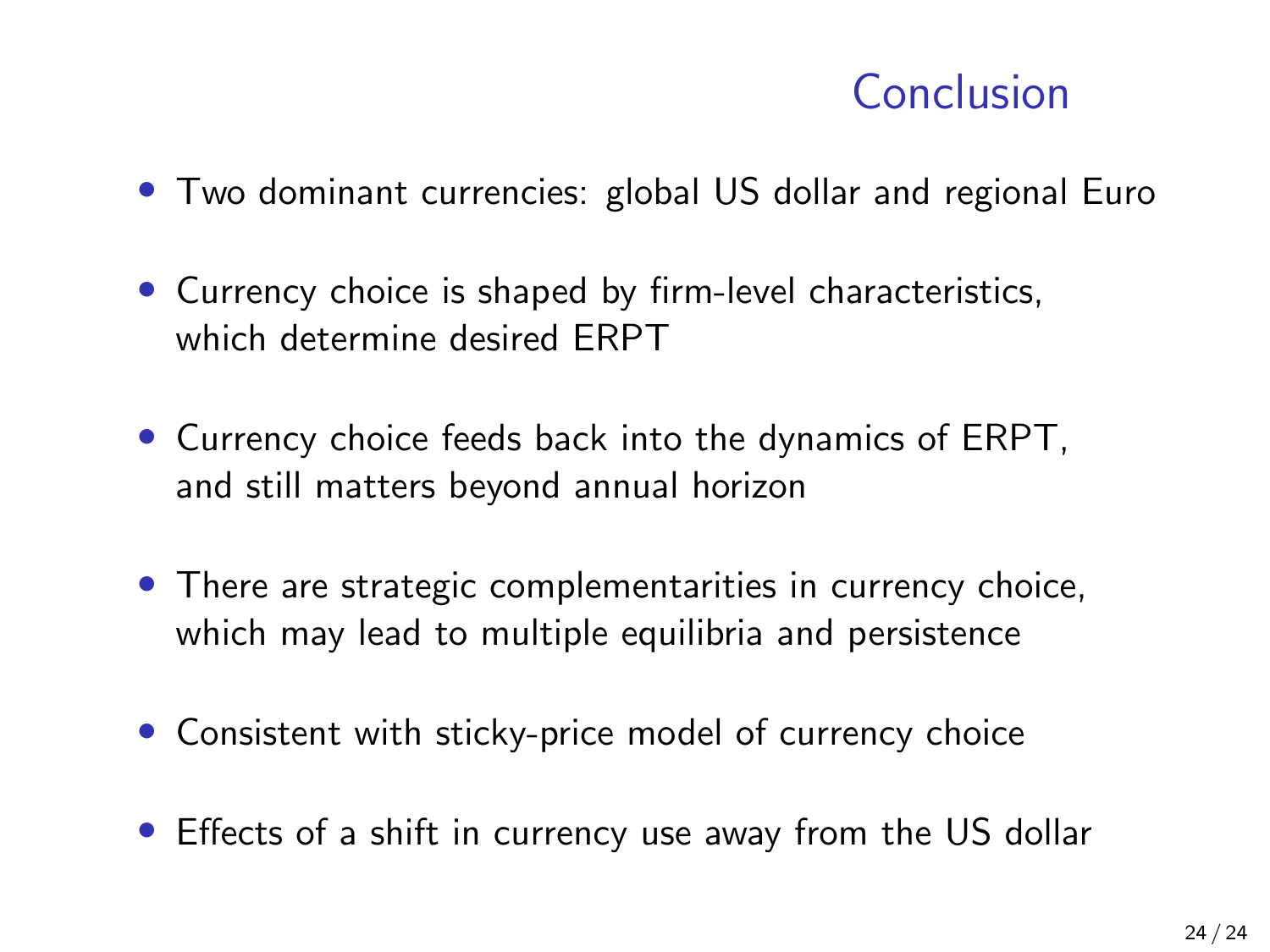# APPENDIX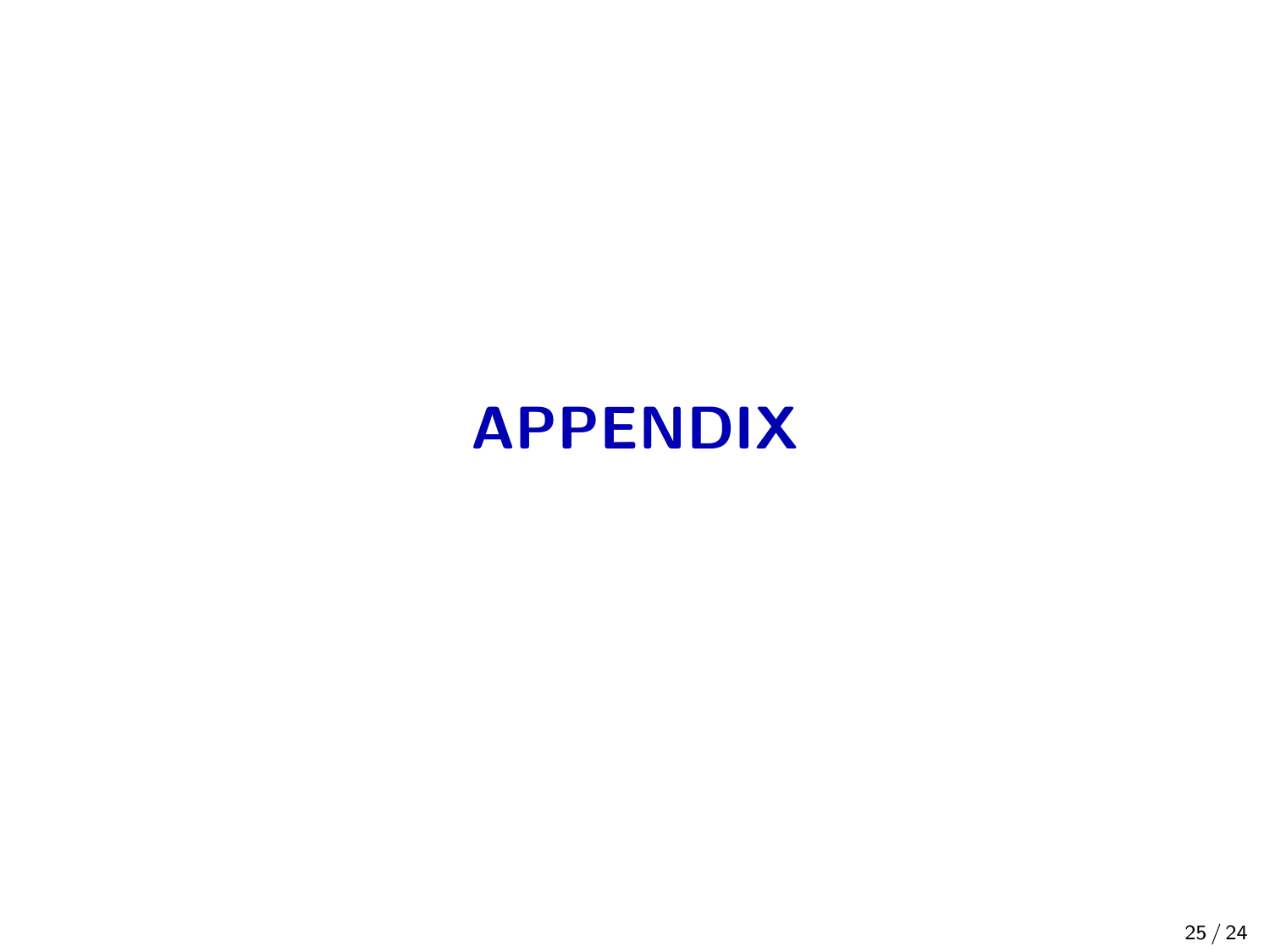### Currency invoicing trends